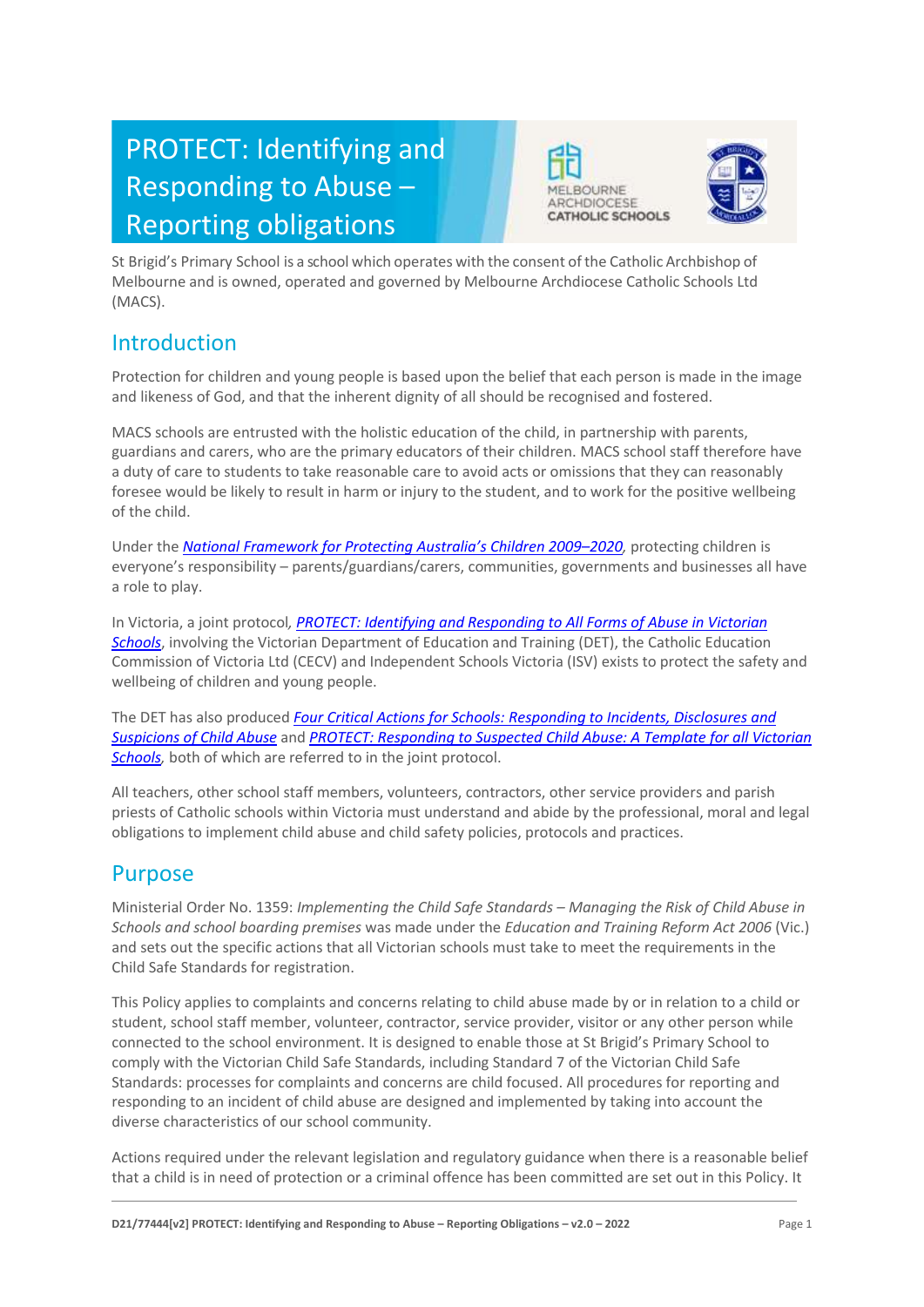also provides guidance and procedures on how to make a report.

# This Policy assists staff at St Brigid's Primary School (which includes volunteers, contractors, other service providers and religious leaders including clergy) to:

- identify the indicators of a child or young person who may be in need of protection
- understand how a suspicion or reasonable belief is formed
- where possible, refer to the principles of the Victorian Charter of Human Rights and Responsibilities as best practice in respecting and protecting the basic rights, freedoms and responsibilities of members of the school community
- make a report about a child or young person who may be in need of protection
- comply with obligations under the Victorian Reportable Conduct Scheme
- comply with mandatory reporting obligations under child protection law
- comply with legal obligations relating to criminal child abuse and grooming under criminal law.

# Legislative and regulatory requirements

St Brigid's Primary School and our governing body must comply with the legal obligations that relate to managing the risk of child abuse under the *Children, Youth and Families Act 2005* (Vic.), the *Crimes Act 1958* (Vic.), the *Child Wellbeing and Safety Act 2005* (Vic.), the *Education and Training Reform Act 2006* (Vic.), the *Education and Training Reform Regulations 2017* (Vic.) and the *Family Violence Protection Act 2008* (Vic.).

The *Child Wellbeing and Safety Act 2005* (Vic.) introduced the Victorian Child Safe Standards, in January 2016. Following a review of those standards, changes have been made to those standards, with effect from 1 July 2022. The new Victorian Child Safe Standards set out minimum requirements and outline the actions organisations must take to keep children and young people safe. They provide more clarity for organisations and are more consistent with the standards in place in the rest of Australia.

Child abuse reporting obligations fall under six separate pieces of legislation with differing reporting requirements:

- the *Children, Youth and Families Act 2005* (Vic.)
- the *Education and Training Reform Act 2006* (Vic.)
- the *Education and Training Reform Regulations 2017* (Vic.)
- the *Crimes Act 1958* (Vic.)
- the *Family Violence Protection Act 2008* (Vic.)
- the *Wrongs Act 1958* (Vic.).

These legislative obligations exist in addition to moral and duty of care obligations, which require school community members to protect any child under their care and supervision from foreseeable harm.

St Brigid's Primary School is a prescribed Information Sharing Entity (ISE) meaning that, where legislated requirements are met, it is able to share confidential information with other ISEs to promote child wellbeing or safety under the Child Information Sharing Scheme (CISS) or the Family Violence Information sharing Scheme (FVISS).

# Definitions and obligations

# **Types of child abuse and indicators of harm**

Child abuse can take many forms. The perpetrator may be a parent, guardian, carer, school staff member, volunteer, another adult or even another child. The nature of child abuse is complex. The abuse may occur over time and potential risk indicators are often difficult to detect. Therefore, the legal obligations for reporting allegations of child abuse can vary depending on the circumstances of the incident.

Child abuse is defined in the *Child Wellbeing and Safety Act 2005* (Vic.) to include: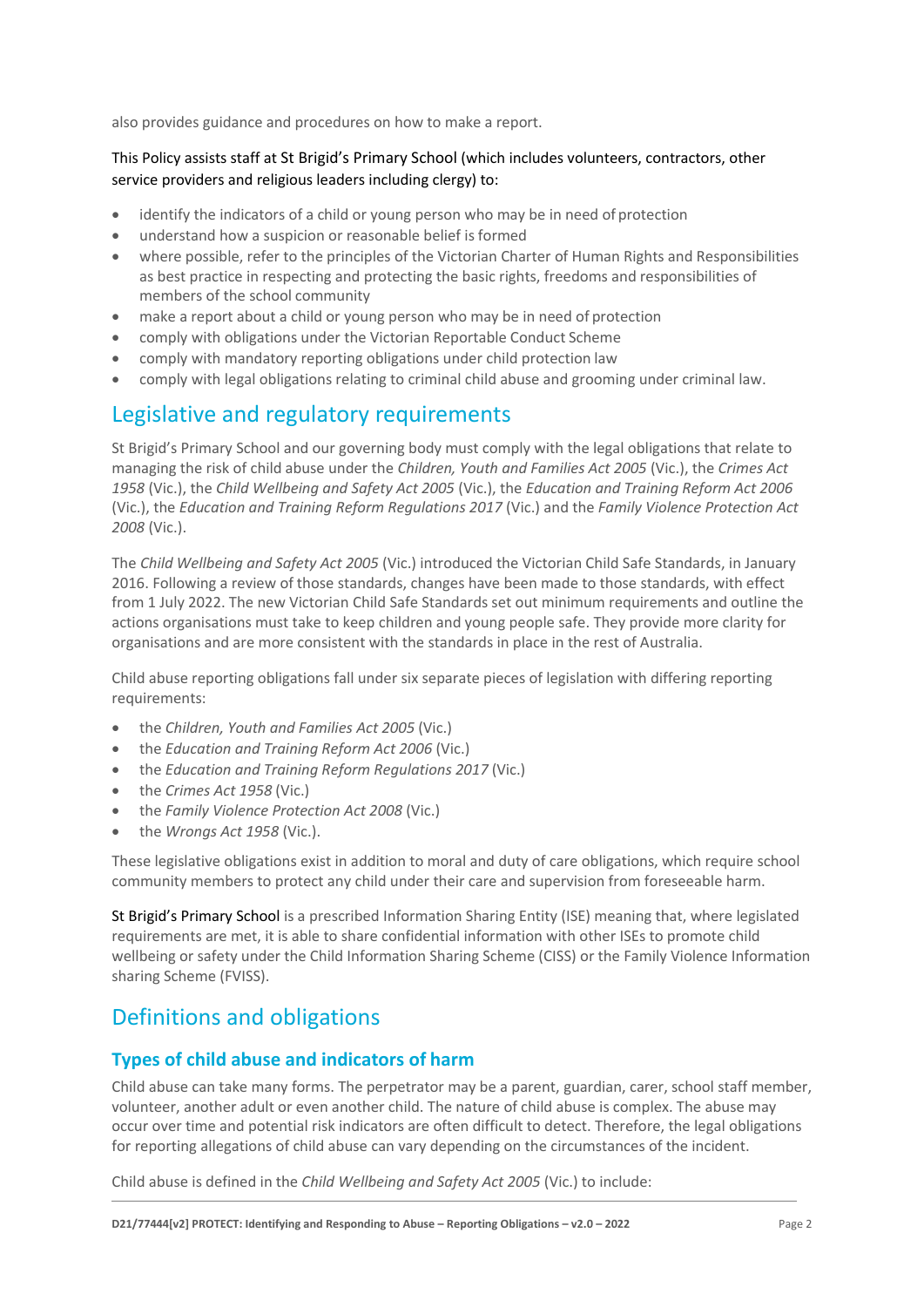- sexual offences
- grooming offences under section 49M(1) of the *Crimes Act 1958* (Vic.)
- physical violence
- serious emotional or psychological harm
- serious neglect.

| <b>Sexual offences</b>                     | A sexual offence occurs when a person involves a child in sexual activity, or<br>deliberately puts the child in the presence of sexual behaviours that are<br>exploitative or inappropriate to the child's age and development. Sexual<br>offences are governed by the Crimes Act 1958 (Vic.). Sexual abuse can involve a<br>wide range of sexual activity and may include fondling, masturbation, oral sex,<br>penetration, voyeurism and exhibitionism. It can also include exploitation<br>through pornography or prostitution.                                                                                                          |
|--------------------------------------------|---------------------------------------------------------------------------------------------------------------------------------------------------------------------------------------------------------------------------------------------------------------------------------------------------------------------------------------------------------------------------------------------------------------------------------------------------------------------------------------------------------------------------------------------------------------------------------------------------------------------------------------------|
| Grooming                                   | Grooming refers to predatory conduct undertaken by an adult (18 years or over)<br>to prepare a child for sexual activity at a later time. It is a sexual offence under<br>section 49M of the Crimes Act 1958 (Vic.) carrying a maximum 10-year term of<br>imprisonment. Under section 49M, the adult's words or conduct must be<br>intended to facilitate the child engaging or being involved in the commission of,<br>or attempt to commit, a sexual offence by the adult or another adult.                                                                                                                                               |
| <b>Physical violence</b>                   | Physical violence occurs when a child suffers or is likely to suffer significant harm<br>from a non-accidental injury or injuries inflicted by another person. Physical<br>violence can be inflicted in many ways including beating, shaking, burning or<br>using weapons (such as belts and paddles). Physical harm may also be caused<br>during student fights.                                                                                                                                                                                                                                                                           |
| Serious emotional or<br>psychological harm | Serious emotional or psychological abuse may occur when a child is repeatedly<br>rejected, isolated or frightened by threats or the witnessing of family violence. It<br>also includes hostility, derogatory name-calling and put-downs, or persistent<br>coldness from a person, to the extent where the behaviour of the child is<br>disturbed or their emotional development is at serious risk of being impaired.<br>Serious emotional or psychological harm could also result from conduct that<br>exploits a child without necessarily being criminal, such as encouraging a child to<br>engage in inappropriate or risky behaviours. |
| <b>Serious neglect</b>                     | Neglect includes a failure to provide a child with an adequate standard of<br>nutrition, medical care, clothing, shelter or supervision. Significant neglect<br>causes harm to a child that is more than trivial or temporary. Serious neglect is<br>when the child is exposed to an extremely dangerous or life-threatening<br>situation and there is a continued failure to provide a child with the basic<br>necessities of life.                                                                                                                                                                                                        |
| <b>Family violence</b>                     | Family violence is defined under the Family Violence Protection Act 2008 (Vic.) to<br>include behaviour that causes a child to hear, witness or be exposed to the<br>effects of family violence such as abusive, threatening, controlling or coercive<br>behaviour. While family violence does not form part of the official definition of<br>'child abuse' in the Child Wellbeing and Safety Act 2005 (Vic.), the impact of<br>family violence on a child can be a form of child abuse, for example, where it<br>causes serious emotional or psychological harm to a child. A child can also be a<br>direct victim of family violence.     |

Child abuse can have a significant effect on a child's physical, social, psychological or emotional health, development and wellbeing. The younger the child, the more vulnerable they are to abuse and the more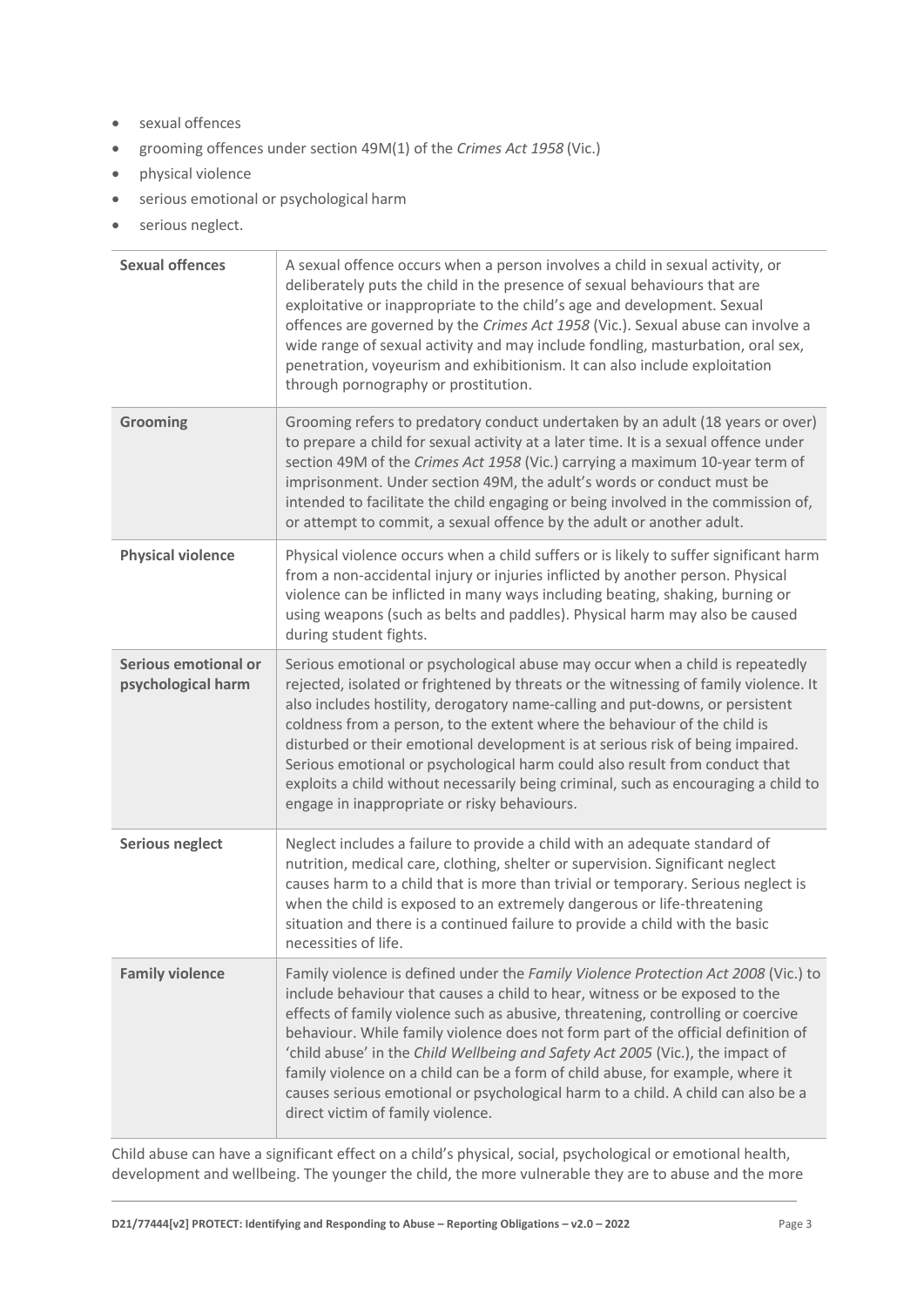serious the consequences are likely to be.

There can be physical or behavioural indicators of child abuse and neglect, or a combination of both. While the presence of a single indicator, or even several indicators, does not necessarily prove that abuse or neglect has occurred, the repeated occurrence of either a physical or behavioural indicator, or the occurrence of several indicators together, should alert school staff to the possibility of child abuse or neglect.

Child sexual abuse is more commonly perpetrated by someone who is known to and trusted by the child, and is also often someone highly trusted within their families, communities, schools and/or other institutions, such as the Church.

For further definitions of all types of child abuse, a comprehensive list of the indicators of harm and advice on identifying perpetrators of child sexual abuse, refer to the protocol *[PROTECT: Identifying and](https://www.education.vic.gov.au/Documents/about/programs/health/protect/ChildSafeStandard5_SchoolsGuide.pdf)  [Responding to All Forms of Abuse in Victorian Schools](https://www.education.vic.gov.au/Documents/about/programs/health/protect/ChildSafeStandard5_SchoolsGuide.pdf)[.](http://www.education.vic.gov.au/Documents/about/programs/health/protect/ChildSafeStandard5_SchoolsGuide.pdf)*

# **Sources of child abuse reporting obligations**

#### *Children, Youth and Families Act 2005* **(Vic.)**

#### *Mandatory reporting*

Mandatory reporting is a legal requirement under the *Children, Youth and Families Act 2005* (Vic.) to protect children from harm relating to physical injury and sexual abuse. A child, for the purpose of the relevant parts of this Act, is any person who is under the age of 17 years. In Victorian schools, registered teachers, school principals, early childhood workers, registered psychologists, school counsellors and all people in religious ministry are mandated to report a reasonable belief of child physical or sexual abuse to child protection authorities. The report must be made as soon as practicable after forming the belief.

If, in the course of carrying out their duties, a mandatory reporter forms a reasonable belief that a child is in need of protection because the child has suffered, or is likely to suffer, significant harm as a result of physical injury or sexual abuse, and that the child's parents/guardians/carers are unwilling or unable to protect the child, they must report that belief to the Department of Families, Fairness and Housing (DFFH) Child Protection and/or Victoria Police, including the information prescribed in *[PROTECT:](http://www.education.vic.gov.au/Documents/about/programs/health/protect/PROTECT_Responding_TemplateSchools.pdf)  [Responding to Suspected Child Abuse: A Template for all Victorian Schools](http://www.education.vic.gov.au/Documents/about/programs/health/protect/PROTECT_Responding_TemplateSchools.pdf)*, as soon as possible after forming the belief.

A subsequent report must be made on each occasion on which the mandatory reporter becomes aware of further reasonable grounds for the belief and even if the reporter knows that another report has been made concerning the same child and suspected abuse.

The threshold for reporting child abuse incidents, disclosures, concerns or suspicions has been set deliberately low by the joint protocol *[PROTECT: Identifying and Responding to All Forms of Abuse in](http://www.education.vic.gov.au/Documents/about/programs/health/protect/ChildSafeStandard5_SchoolsGuide.pdf)  [Victorian Schools](http://www.education.vic.gov.au/Documents/about/programs/health/protect/ChildSafeStandard5_SchoolsGuide.pdf)*[. T](http://www.education.vic.gov.au/Documents/about/programs/health/protect/ChildSafeStandard5_SchoolsGuide.pdf)his protocol focuses on *[Four Critical Actions](http://www.education.vic.gov.au/Documents/about/programs/health/protect/FourCriticalActions_ChildAbuse.pdf)* that all our school staff must take if they form a suspicion or reasonable belief that child abuse has occurred, or that a child is at risk of suffering abuse.

#### <span id="page-3-0"></span>*Reasonable belief*

Where St Brigid's Primary School staff members are concerned about the safety and wellbeing of a child or young person, they must assess that concern to determine if a report should be made to the relevant agency. If a staff member has witnessed potentially abusive behaviour, has a suspicion or has received a disclosure of child abuse, they must determine whether these observations or receipt of such information have caused the staff member to form a reasonable belief.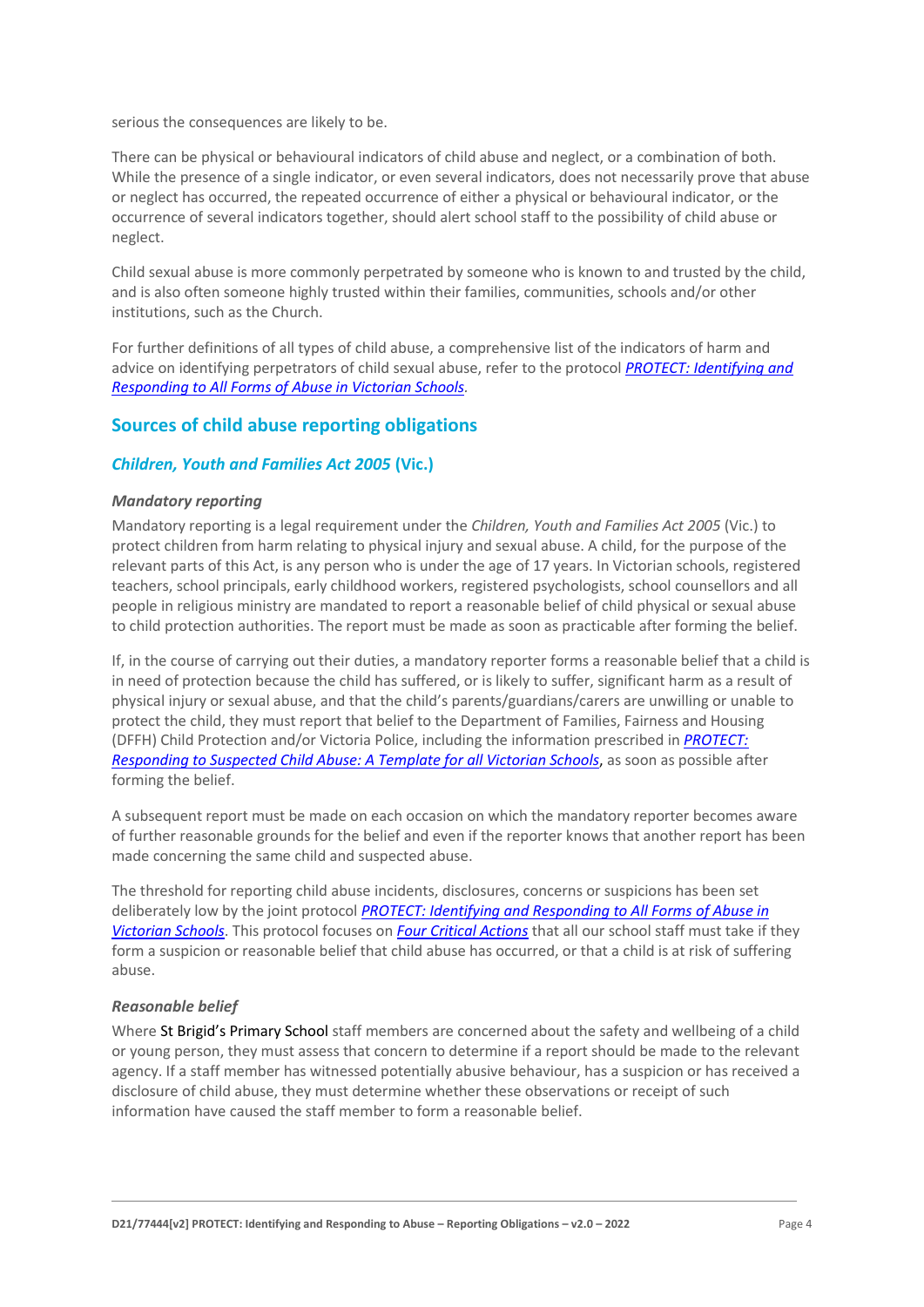A reasonable belief or a belief on reasonable grounds is not the same as having proof, but is more than rumour or speculation. A reasonable belief is formed if a reasonable person in the same position would have formed the belief on the same grounds.

A reasonable belief might be formed if:

- a child states that they have been physically or sexually abused
- any person tells you that they believe someone has been abused; this may include a child who is talking about themselves
- you observe physical or behavioural indicators of abuse, as described in *[PROTECT: Identifying and](http://www.education.vic.gov.au/Documents/about/programs/health/protect/ChildSafeStandard5_SchoolsGuide.pdf)  [Responding to All Forms of Abuse in Victorian Schools](http://www.education.vic.gov.au/Documents/about/programs/health/protect/ChildSafeStandard5_SchoolsGuide.pdf)*
- a child or young person exhibits sexually abusive or age-inappropriate behaviour(s)
- professional observations of the child's behaviour or development cause you to form abelief that the child has been physically or sexually abused, or is likely to be abused.

While any indicators of possible child abuse or neglect are concerning, it is important to understand that the presence of a number of indicators that suggest either physical or sexual abuse of a child may be sufficient to form a reasonable belief in a mandatory reporter's mind which must be reported.

# *Child Wellbeing and Safety Act 2005* **(Vic.)**

#### *Reportable conduct*

The Reportable Conduct Scheme was created under the *Child Wellbeing and Safety Act 2005* (Vic.) and requires the head of entity, the Executive Director of MACS, to notify the Commission for Children and Young People (CCYP) if an allegation of reportable conduct (a reportable allegation) is made against one of its employees.

**Employees** can include a principal, teacher, administrative or corporate staff member, board or school council employee, contractor, volunteer, school doctor/nurse/medical professional, allied health staff member, or minister of religion or religious leader. It may also include former employees.

**Reportable conduct** is defined under the *Child Wellbeing and Safety Act 2005* (Vic.) to mean a sexual offence, sexual misconduct or physical violence committed against, with or in the presence of a child, behaviour causing significant emotional or psychological harm to a child, or significant neglect of a child.

A **reportable allegation** means any information that leads a person to form a reasonable belief that an employee has committed reportable conduct or misconduct that may involve reportable conduct, whether or not the conduct or misconduct is alleged to have occurred within the course of the person's employment.

The Reportable Conduct Scheme imposes obligations on the head of entity (governing authority). For St Brigid's Primary School, the Executive Director of our governing body MACS, through our Principal, will:

- have in place systems to prevent reportable conduct and, if reportable conduct is alleged, to ensure allegations are brought to the attention of the Executive Director at the earliest opportunity for investigation and response
- ensure that the CCYP is notified and given updates on the organisation's response to an allegation by contacting the Safeguarding and Standards Team on 03 9267 0228 or [rcs@macs.vic.edu.au](mailto:rcs@macs.vic.edu.au)
- report to Victoria Police as soon as they become aware that a reportable allegation may involve suspected child abuse or criminal conduct.

Reportable conduct may also include historical reportable allegations. More guidance can be found in *[Reportable Conduct Scheme](https://ccyp.vic.gov.au/assets/resources/RCSInfoSheetUpdates/Historical-Allegations-110718.pdf) – Historical allegations*.

All school staff are required to notify the Principal or, if the Principal is involved in the allegation, a member of the Leadership Team, Regional General Manager or the Executive Director, if they have a reportable allegation. The Principal or a member of the Leadership Team or Regional General Manager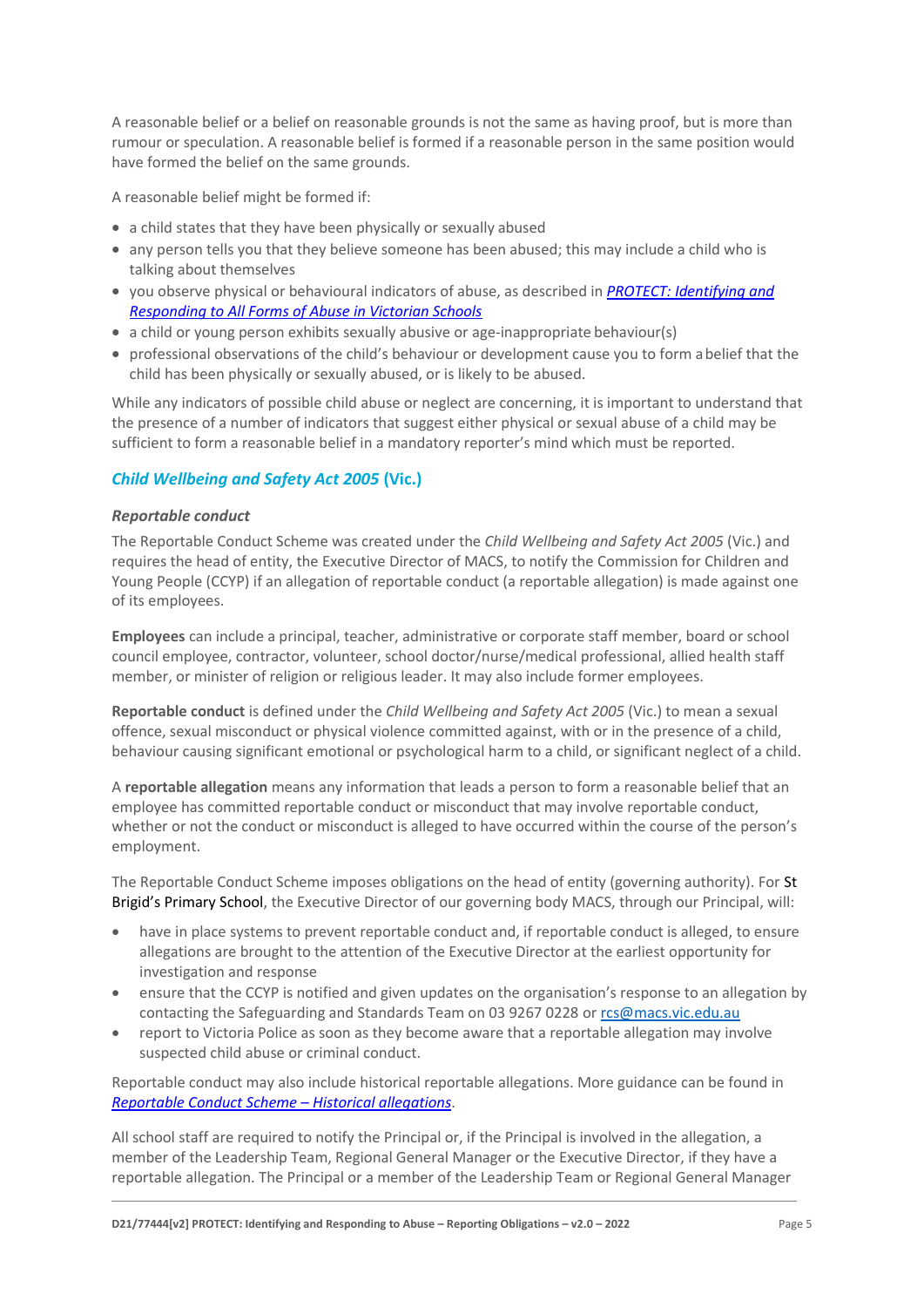(as applicable) must notify the MACS Safeguarding and Standards Team of the allegation of reportable conduct as soon as possible, which in turn will immediately notify the Executive Director.

The Reportable Conduct Scheme does not change mandatory reporting or other reporting obligations, including internal reporting and reporting criminal behaviour to Victoria Police. Reportable conduct reporting should be done in addition to these other reporting obligations.

All allegations of reportable conduct must be referred to the MACS Safeguarding and Standards Team as soon as a Principal or a member of the Leadership Team, or Regional General Manager (as applicable) becomes aware of it. For further support and advice regarding reporting conduct at St Brigid's Primary School under the Reportable Conduct Scheme, contact the MACS Safeguarding and Standards Team on 03 9267 0228 or [rcs@macs.vic.edu.au.](mailto:rcs@macs.vic.edu.au)

The *Child Wellbeing and Safety Act 2005* (Vic.) also enables a school, as a prescribed Information Sharing Entity (ISE) to share confidential information with other ISEs to promote child wellbeing or safety, where legislated requirements are met.

# *Crimes Act 1958* **(Vic.)**

In response to the *[Betrayal of Trust](http://www.parliament.vic.gov.au/file_uploads/Inquiry_into_Handling_of_Abuse_Volume_2_FINAL_web_y78t3Wpb.pdf)* report, three criminal offences were introduced under the *Crimes Act 1958* (Vic.):

- **[failure to disclose offence](http://www.justice.vic.gov.au/home/safer%2Bcommunities/protecting%2Bchildren%2Band%2Bfamilies/failure%2Bto%2Bdisclose%2Boffence)**, which requires adults to report to Victoria Police a reasonable belief that a sexual offence has been committed against a child by another adult
- **[failure to protect offence](http://www.justice.vic.gov.au/home/safer%2Bcommunities/protecting%2Bchildren%2Band%2Bfamilies/failure%2Bto%2Bprotect%2Boffence)**, which applies to people in positions of authority within organisations, who knew of a risk of child sexual abuse by someone in the organisation and failed to reduce or remove the risk
- **[grooming offence](http://www.justice.vic.gov.au/home/safer%2Bcommunities/protecting%2Bchildren%2Band%2Bfamilies/grooming%2Boffence)**, which targets communication with a child or their parents/guardians/carers with the intent of committing child sexual abuse.

#### <span id="page-5-0"></span>*Failure to disclose*

Any staff member at St Brigid's Primary School who forms a reasonable belief that a sexual offence has been committed in Victoria by an adult against a child under 16 must disclose that information to Victoria Police.

Failure to disclose the information to Victoria Police is a criminal offence under section 327 of the *Crimes Act 1958* (Vic.) and applies to all adults (18 years and over) in Victoria, not just professionals who work with children.

The obligation is to disclose that information to Victoria Police as soon as it is practicable to do so, except in limited circumstances such as where the information has already been reported to DFFH Child Protection.

For further information about the failure to disclose offence, see the Department of Justice and Community Safety's '[Failure to disclose offence](https://www.justice.vic.gov.au/safer-communities/protecting-children-and-families/failure-to-disclose-offence)' webpage and *[Betrayal of Trust: Fact Sheet](https://www.justice.vic.gov.au/sites/default/files/embridge_cache/emshare/original/public/2020/06/c5/7f42d28f3/betrayal_of_trust-organisational_duty_fact_sheet_2018%20.doc)*.

#### *Failure to protect*

Any staff member at St Brigid's Primary School in a position of authority who has the power or responsibility to remove risk, and becomes aware that an adult associated with the school (such as an employee, contractor, volunteer, sport coach or visitor) poses a risk of sexual abuse to a child under 16 who is in the care or supervision of the school, must take all reasonable steps to reduce or remove that risk. At St Brigid's Primary School this will include the Principal and Leadership Team.

Failure to take reasonable steps to protect a child in the school from the risk of sexual abuse from an adult associated with the school is a criminal offence under section 49O(1) of the *Crimes Act 1958* (Vic.).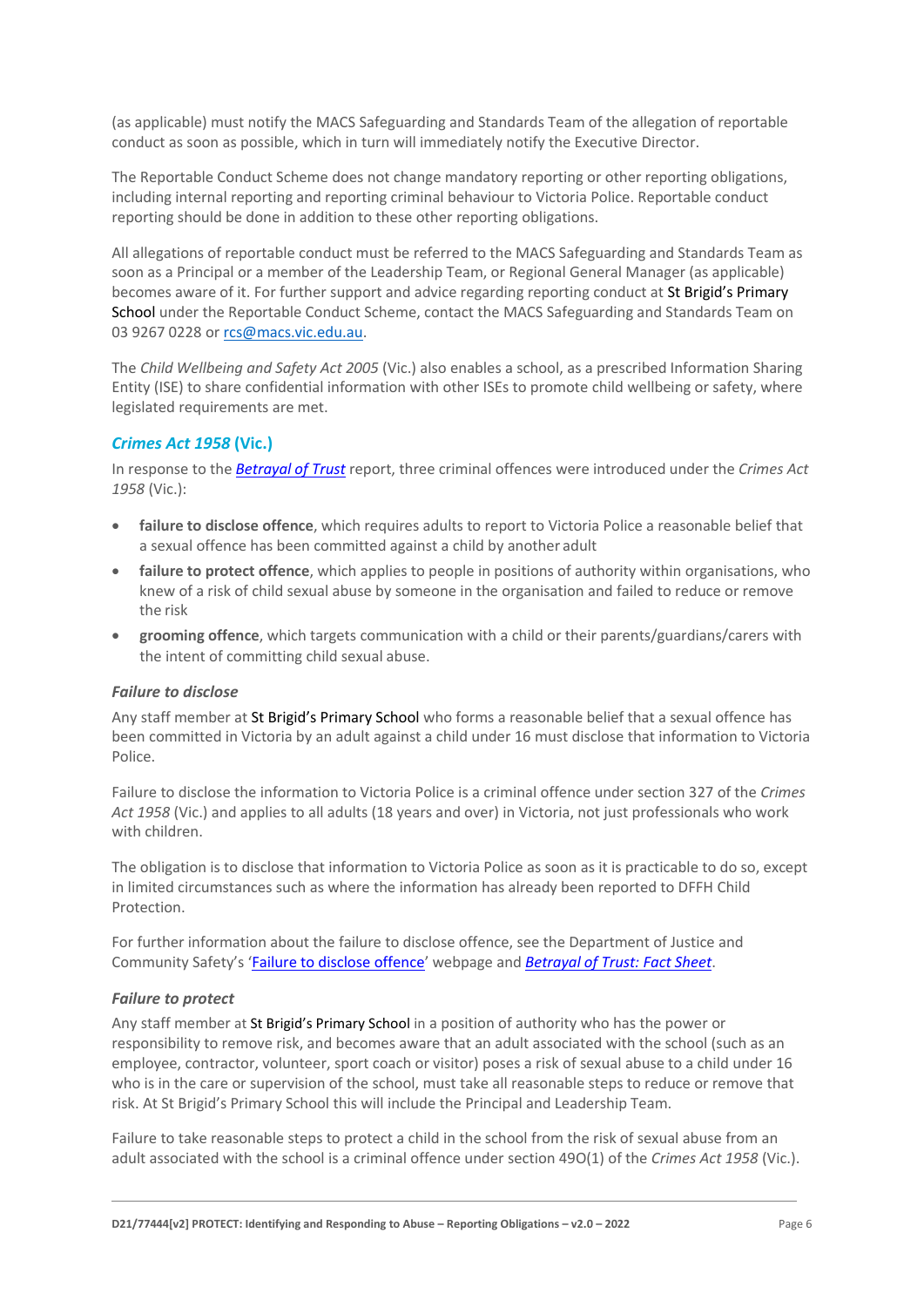For further information about the failure to protect offence, see the Department of Justice and Community Safety's '[Failure to protect](https://www.justice.vic.gov.au/safer-communities/protecting-children-and-families/failure-to-protect-a-new-criminal-offence-to)' webpage and *[Betrayal of Trust: Fact Sheet](https://www.justice.vic.gov.au/sites/default/files/embridge_cache/emshare/original/public/2020/06/e0/4460c5147/failure_to_protect_betrayal_of_trust_factsheet_2017.pdf)*.

#### *Grooming*

The offence of grooming prohibits predatory conduct designed to prepare or 'groom' a child for future sexual activity and is contained in section 49M(1) of the *Crimes Act 1958* (Vic.). The offence applies to communication with children under 16 years.

Grooming can be conducted in person or online, for example via interaction through social media, web forums and emails. The offence can be committed by any person aged 18 years or over. It does not apply to communication between people who are both under 18 years of age.

For further information about the grooming offence, see the Department of Justice and Community Safety's '[Grooming offence](https://www.justice.vic.gov.au/safer-communities/protecting-children-and-families/grooming-offence)' webpage and *[Betrayal of Trust: Factsheet](https://www.justice.vic.gov.au/sites/default/files/embridge_cache/emshare/original/public/2020/06/e6/ea73d4b66/grooming_betrayal_of_trust_factsheet_2017.pdf)*.

For more information about managing and responding to the risk of abuse, see the DET's 'Student Sexual [Offending and Problem Sexual Behaviour](https://www2.education.vic.gov.au/pal/student-sexual-behaviours/policy)' and '[Risk Management](https://www2.education.vic.gov.au/pal/risk-management-schools/policy) – Schools' webpages.

#### *Education and Training Reform Act 2006* **(Vic.) – child safety obligations**

From a child safety perspective, the key functions of the *Education and Training Reform Act 2006* (Vic.) are to:

- Require St Brigid's Primary School to notify the Victorian Institute of Teaching (VIT) of action taken against a registered teacher or early childhood teacher in response to allegations of serious misconduct or if the school becomes aware that the teacher is currently charged with, or convicted or found guilty of, certain offences including sexual offences
- ensure compliance with the Victorian Child Safe Standards as a requirement of registration for all Victorian schools.

St Brigid's Primary School and our governing body must ensure that the care, safety and welfare of all students attending the school are in accordance with all applicable Victorian and Commonwealth laws, and that all staff employed at the school are advised of their obligations to child safety.

#### *Wrongs Act 1958* **(Vic.) and duty of care**

#### *Organisational duty of care*

The *Wrongs Act 1958* (Vic.) creates an organisational liability for child abuse for organisations that exercise care, supervision or authority over children. This is colloquially referred to as an 'organisational duty of care'.

We and our governing body owe a duty to take reasonable precautions to prevent the abuse (sexual or physical) of a child (under 18) by an individual associated with the school while the child is under the care, supervision or authority of the school.

Individuals associated with the school can include employees, volunteers, office holders, contractors, ministers of religion and religious leaders.

Reasonable precautions that a school could take are not defined in the *Wrongs Act 1958* (Vic.) but, as examples, the following measures are what courts have previously considered to be reasonable precautions in the context of organisational child abuse:

- conducting employment screening and reference checking
- providing supervision and training
- implementing systems to provide early warning of possible offences
- performing random and unannounced inspections to deter misconduct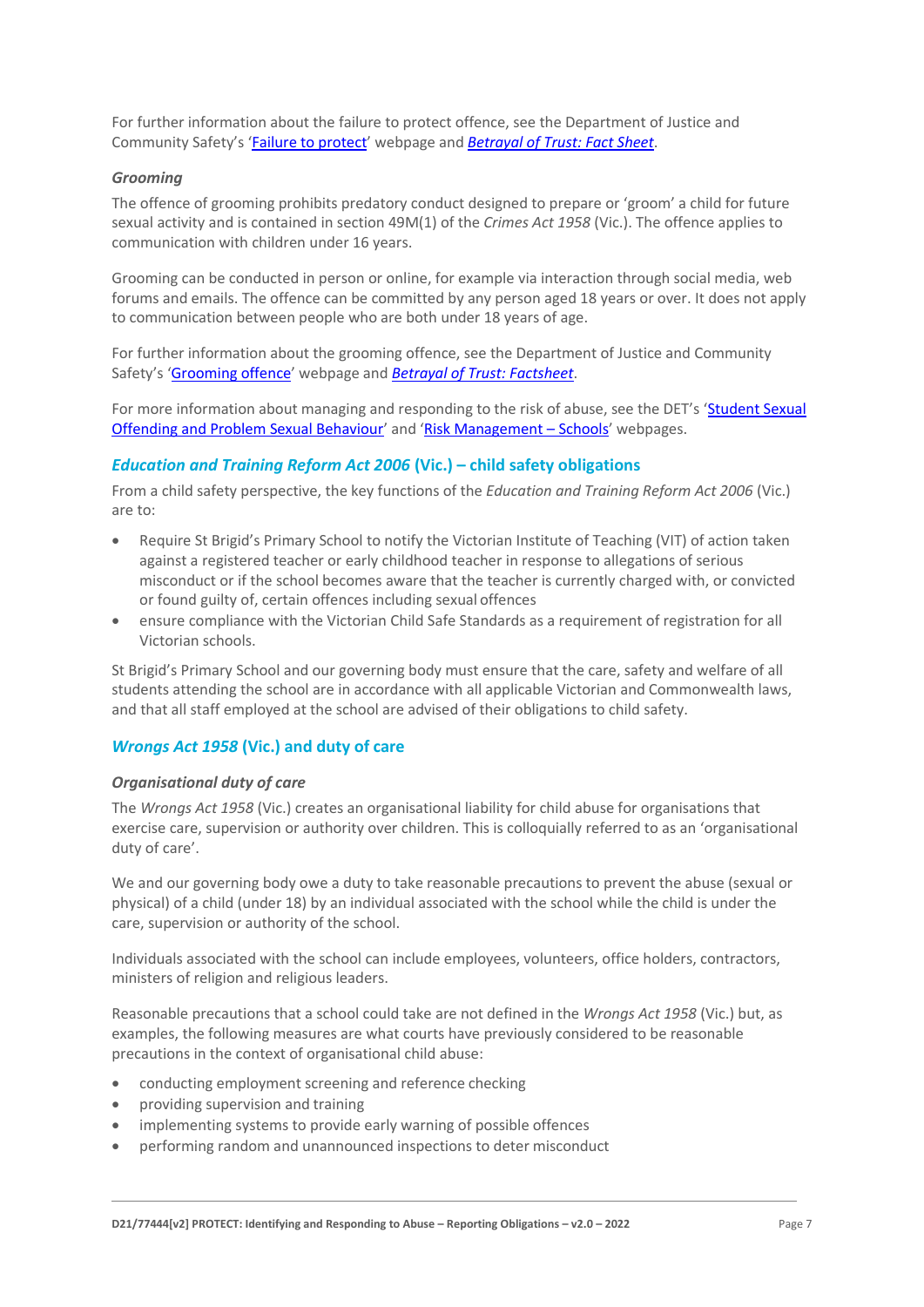• encouraging children and adults to notify authorities or parents about any signs of aberrant or unusual behaviour.

#### *School staff duty of care*

School staff have a duty to take reasonable steps to protect children and young people under their care and supervision from harm that is reasonably foreseeable (this duty applies to all school staff). The question of what constitutes reasonable steps will depend on the individual circumstances of each case.

A staff member may breach their duty of care towards a student if they fail to act in the way a reasonable or diligent professional would have acted in the same situation.

For more information on the scope of staff duty of care obligations and examples of reasonable steps they can take in relation to suspected child abuse, refer to the protocol *[PROTECT: Identifying and](http://www.education.vic.gov.au/Documents/about/programs/health/protect/ChildSafeStandard5_SchoolsGuide.pdf)  [Responding to All Forms of Abuse in Victorian Schools.](http://www.education.vic.gov.au/Documents/about/programs/health/protect/ChildSafeStandard5_SchoolsGuide.pdf)*

#### **Victorian Charter of Human Rights and Responsibilities**

While Victorian Catholic schools are not bound by the *Charter of Human Rights and Responsibilities Act 2006* (Vic.), the following principle should be noted:

School staff are required to respond to suspected child abuse with proper consideration for human rights and, when making decisions and taking actions in response to suspected child abuse, to act compatibly with human rights. This means that school staff should take into account the right to protection without discrimination, the right to protection from torture and cruel, inhuman or degrading treatment, and the right to privacy when responding to suspected child abuse.

# Required actions under this Policy

We and our governing body have a moral, legal and mission-driven responsibility to create nurturing school environments where children and young people are respected and their voices heard, and where they are safe and feel safe.

Our governing body and every person involved in St Brigid's Primary School has a responsibility to understand the important and specific role they have individually and collectively, to ensure that complaints and concerns relating to child abuse are taken seriously, and to ensure that the wellbeing and safety of all children and young people are at the forefront of all they do and every decision they make.

**It is our governing body's policy that all schools display the** *[Four Critical Actions for Schools: Responding](http://www.education.vic.gov.au/Documents/about/programs/health/protect/FourCriticalActions_ChildAbuse.pdf)  [to Incidents, Disclosures and Suspicions of Child Abuse](http://www.education.vic.gov.au/Documents/about/programs/health/protect/FourCriticalActions_ChildAbuse.pdf)* **diagram in staffrooms and other strategic areas of the school to ensure all school staff are aware of the actions to take as soon as they witness a child abuse incident, receive a disclosure or form a reasonable suspicion or belief that a child has been, or is at risk of being, abused.**

#### **Staff awareness and training**

All teachers, mandatory reporters and all other staff at St Brigid's Primary School will be made aware of and receive training in relation to their mandatory reporting obligations.

# **Responding to and reporting child abuse concerns**

The approach to responding to and reporting child abuse concerns in the joint protocol incorporates *[Four](http://www.education.vic.gov.au/Documents/about/programs/health/protect/FourCriticalActions_ChildAbuse.pdf)  [Critical Actions for Schools: Responding to Incidents, Disclosures and Suspicions of Child Abuse](http://www.education.vic.gov.au/Documents/about/programs/health/protect/FourCriticalActions_ChildAbuse.pdf)*

At St Brigid's Primary School, a staff member must take any complaint or concern relating to child abuse seriously. They must act, and follow the Four Critical Actions, as soon as they become aware of a child abuse incident – that is, when a child is experiencing, or is at risk of experiencing, abuse. The staff member must ensure that they act promptly and thoroughly in their response.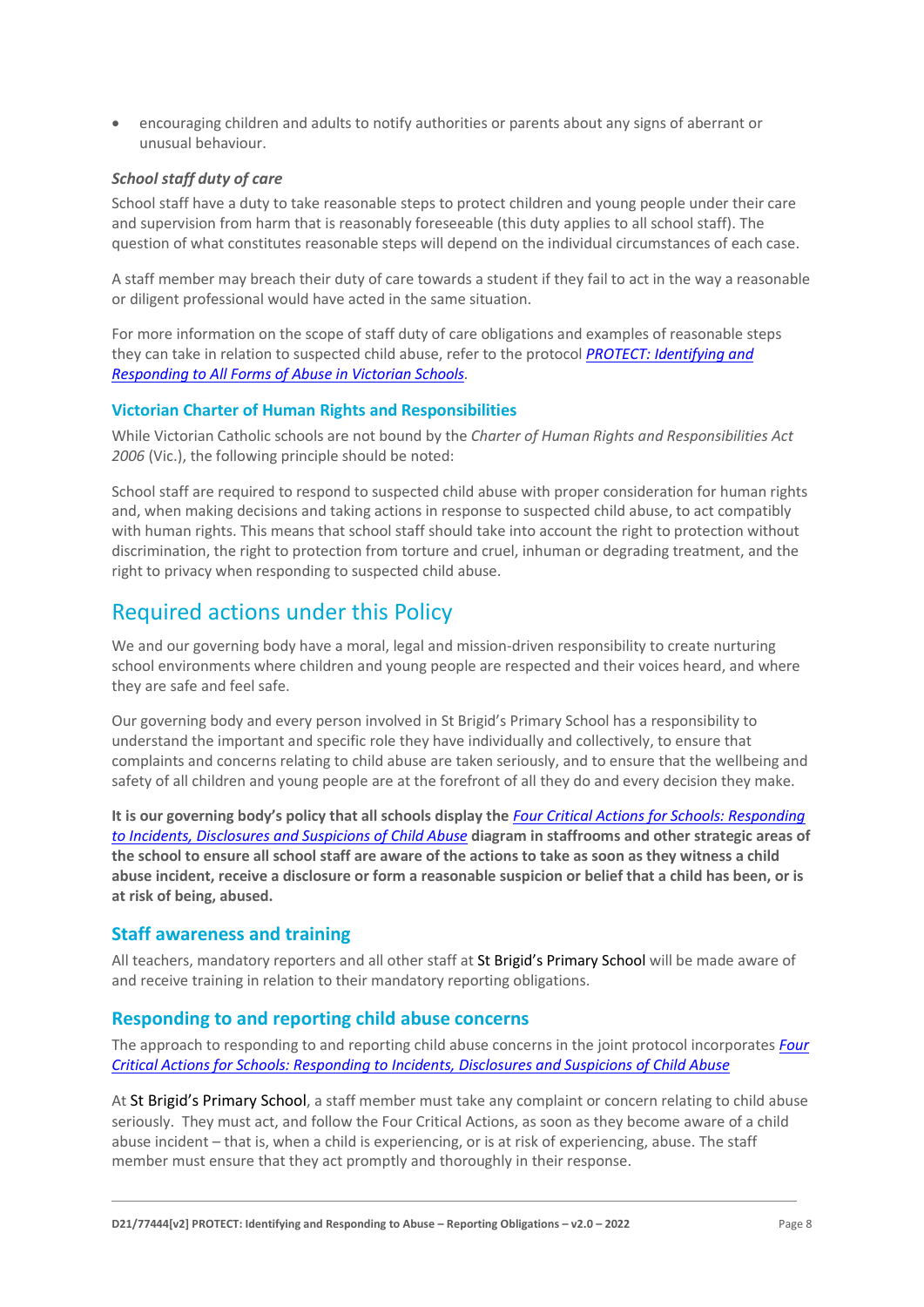#### **Becoming aware of a child abuse incident**

There are four main ways in which a school staff member may become aware that a child is experiencing, or is at risk of experiencing, abuse:

#### **1. Witnessing an incident**

If you witness an incident where you believe a child has been subjected to, or may be at risk of, abuse, including exposure to family violence, you must first take immediate action to protect the safety of the child or children involved and then refer to *[Four Critical Actions for Schools: Responding](http://www.education.vic.gov.au/Documents/about/programs/health/protect/FourCriticalActions_ChildAbuse.pdf)  [to Incidents, Disclosures and Suspicions of Child Abuse](http://www.education.vic.gov.au/Documents/about/programs/health/protect/FourCriticalActions_ChildAbuse.pdf)*.

#### **2. Forming a suspicion or reasonable belief**

All suspicions that a child has been, is being or is at risk of being abused must be taken seriously, including suspicions that the abuse is taking or may take place outside school grounds or areas. If your suspicion develops into a reasonable belief, you must act and refer to *[Four Critical Actions for](http://www.education.vic.gov.au/Documents/about/programs/health/protect/FourCriticalActions_ChildAbuse.pdf)  [Schools: Responding to Incidents, Disclosures and Suspicions of Child Abuse](http://www.education.vic.gov.au/Documents/about/programs/health/protect/FourCriticalActions_ChildAbuse.pdf)*.

#### **3. Receiving a disclosure about or from a current student**

All disclosures must be treated seriously. You should immediately refer to *[Four Critical Actions for](http://www.education.vic.gov.au/Documents/about/programs/health/protect/FourCriticalActions_ChildAbuse.pdf)  [Schools: Responding to Incidents, Disclosures and Suspicions of Child Abuse](http://www.education.vic.gov.au/Documents/about/programs/health/protect/FourCriticalActions_ChildAbuse.pdf)*[.](http://www.education.vic.gov.au/Documents/about/programs/health/protect/FourCriticalActions_ChildAbuse.pdf)

#### **4. Receiving a disclosure about or from a former student**

If you receive a disclosure from a former student about historical abuse, you must act. If the former student is currently of school age and attending a Victorian school, you must immediately refer to *[Four Critical Actions for Schools: Responding to Incidents, Disclosures and Suspicions of Child Abuse](http://www.education.vic.gov.au/Documents/about/programs/health/protect/FourCriticalActions_ChildAbuse.pdf)*[.](http://www.education.vic.gov.au/Documents/about/programs/health/protect/FourCriticalActions_ChildAbuse.pdf)

If the former student is no longer of school age or attending a Victorian school, you must still report the disclosure to DFFH [Child Protection](https://www.education.vic.gov.au/about/contact/Pages/reportingabuse.aspx)[.](http://www.education.vic.gov.au/about/contact/Pages/reportingabuse.aspx?Redirect=1)

#### *Notes and records*

St Brigid's Primary School staff members are to keep clear and comprehensive notes relating to incidents, disclosures and allegations of child abuse using *[PROTECT: Responding to Suspected Child Abuse: A](http://www.education.vic.gov.au/Documents/about/programs/health/protect/PROTECT_Responding_TemplateSchools.pdf)  [Template for all Victorian Schools](http://www.education.vic.gov.au/Documents/about/programs/health/protect/PROTECT_Responding_TemplateSchools.pdf)*.

Even if a St Brigid's Primary School staff member decides not to make a report, they must still accurately document their notes relating to the incident, disclosure or allegation of child abuse using *[PROTECT:](http://www.education.vic.gov.au/Documents/about/programs/health/protect/PROTECT_Responding_TemplateSchools.pdf)  [Responding to Suspected Child Abuse: A Template for all Victorian Schools](http://www.education.vic.gov.au/Documents/about/programs/health/protect/PROTECT_Responding_TemplateSchools.pdf)*.

Notes and records must be kept securely on school grounds and must not be destroyed as they may be needed at a later time.

#### *Disclosures*

It is the role of St Brigid's Primary School staff members to reassure and support a child or young person who makes a disclosure of abuse, and to ensure that the disclosure is taken seriously. However, school staff members should never promise to keep any disclosures confidential, as all disclosures of abuse must be reported.

The role of St Brigid's Primary School staff remains the same if disclosures are made by a parent/guardian/carer or a sibling, or if disclosures involve family violence.

For strategies on how to manage a disclosure, refer to *[PROTECT: Identifying and Responding to All Forms](http://www.education.vic.gov.au/Documents/about/programs/health/protect/ChildSafeStandard5_SchoolsGuide.pdf)  [of Abuse in Victorian Schools.](http://www.education.vic.gov.au/Documents/about/programs/health/protect/ChildSafeStandard5_SchoolsGuide.pdf)*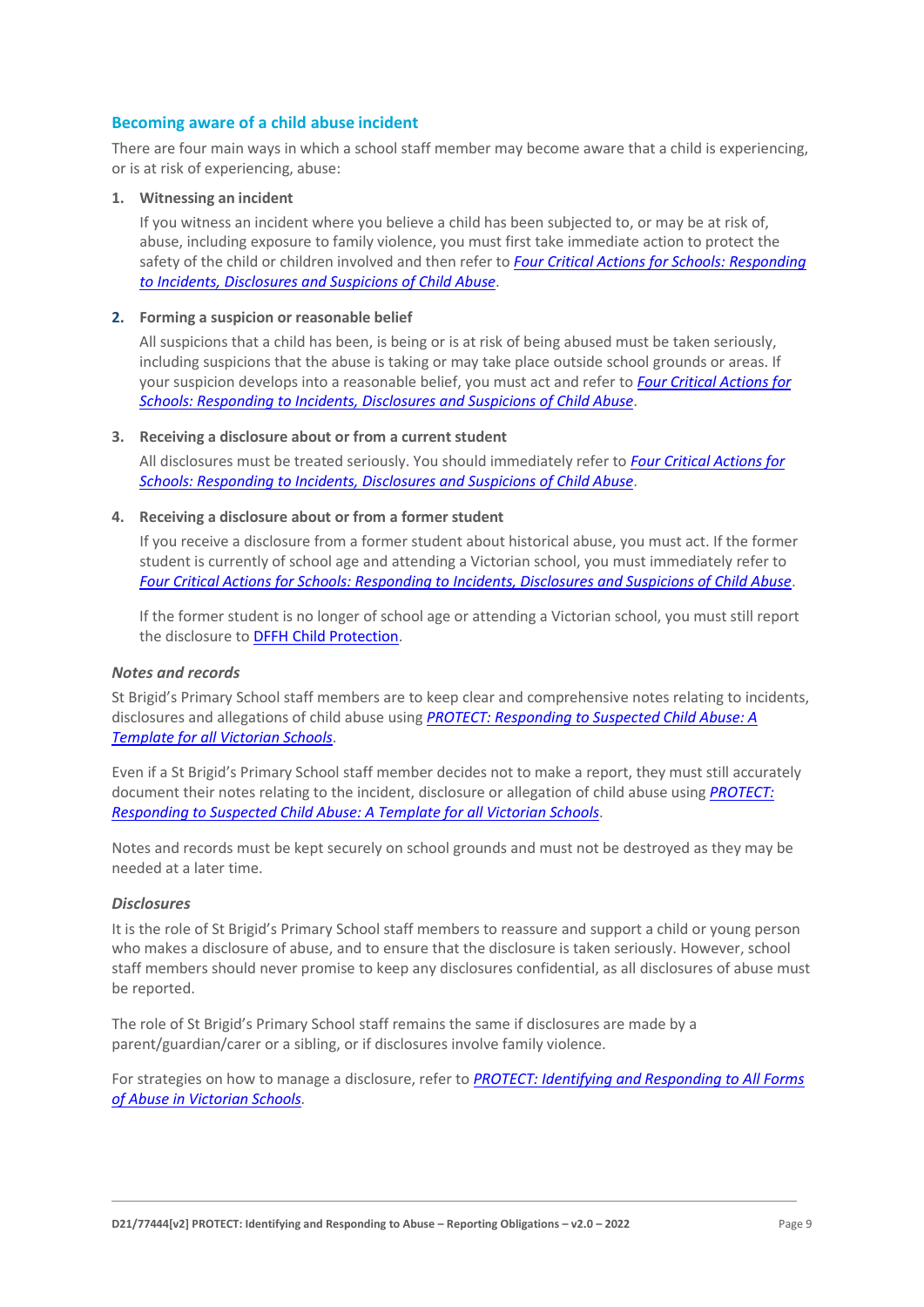# **The Four Critical Actions**

There are Four Critical Actions which must be taken when responding to and reporting a child abuse incident, disclosure or suspicion:

- 1. Responding to an Emergency
- 2. Reporting to Authorities
- 3. Contacting Parents/Carers
- 4. Providing Ongoing Support.

#### *Critical Action 1: Responding to an Emergency*

This first step is only applicable if a child has just been abused or is at risk of immediate harm. If this is not the case, go straight to Critical Action 2: Reporting to Authorities.

If the child has just been abused or is at risk of immediate harm, you must take reasonable steps to protect the child, including:

- separating the alleged victim and others involved, ensuring that if the parties involved are all present at the school, they are supervised separately by a school staffmember
- arranging and providing urgent medical assistance where necessary, including administering first aid or calling 000 for an ambulance
- calling 000 for urgent police assistance if the person who is alleged to have engaged in the abuse poses an immediate risk to the health and safety of any person.

If the child abuse incident has occurred at St Brigid's Primary School, staff should also ensure that reasonable steps are taken to preserve the environment, the clothing and other items, and to prevent any potential witnesses (including school staff members, volunteers and contractors) from discussing the incident until Victoria Police or relevant authorities arrive on the premises.

#### *Critical Action 2: Reporting to Authorities*

All forms and instances of suspected or alleged child abuse must be reported to the appropriate authority.

Once immediate health and safety concerns have been addressed, the St Brigid's Primary School staff member must take steps to report the incident, suspicion or disclosure of child abuse as soon as practicable. Failure to report physical and sexual child abuse may amount to a criminal offence.

There are different reporting procedures depending on:

- whether the source of the suspected or alleged abuse comes from within the school or within the family or community of the child
- the type of abuse.

In all cases, St Brigid's Primary School staff members must report internally to the Principal or, if the Principal is involved in the allegation, the Leadership Team.

#### Additionally:

- where the source of the abuse comes from within St Brigid's Primary School, that is, the suspected or alleged abuse involves a school staff member, volunteer, allied health professional, officer/office holder, contractor or visitor at St Brigid's Primary School, it must be reported to Victoria Police
- where the suspicion, belief or disclosure relates to sexual abuse or grooming, it must be reported to Victoria Police
- where the source of the abuse comes from within the family or community and is not sexual abuse or grooming, it must be reported to DFFH Child Protection.

The DFFH and DET have deliberately set a low threshold for the formation of a 'reasonable belief'. For more information, refer to the [Reasonable belief](#page-3-0) section of this Policy.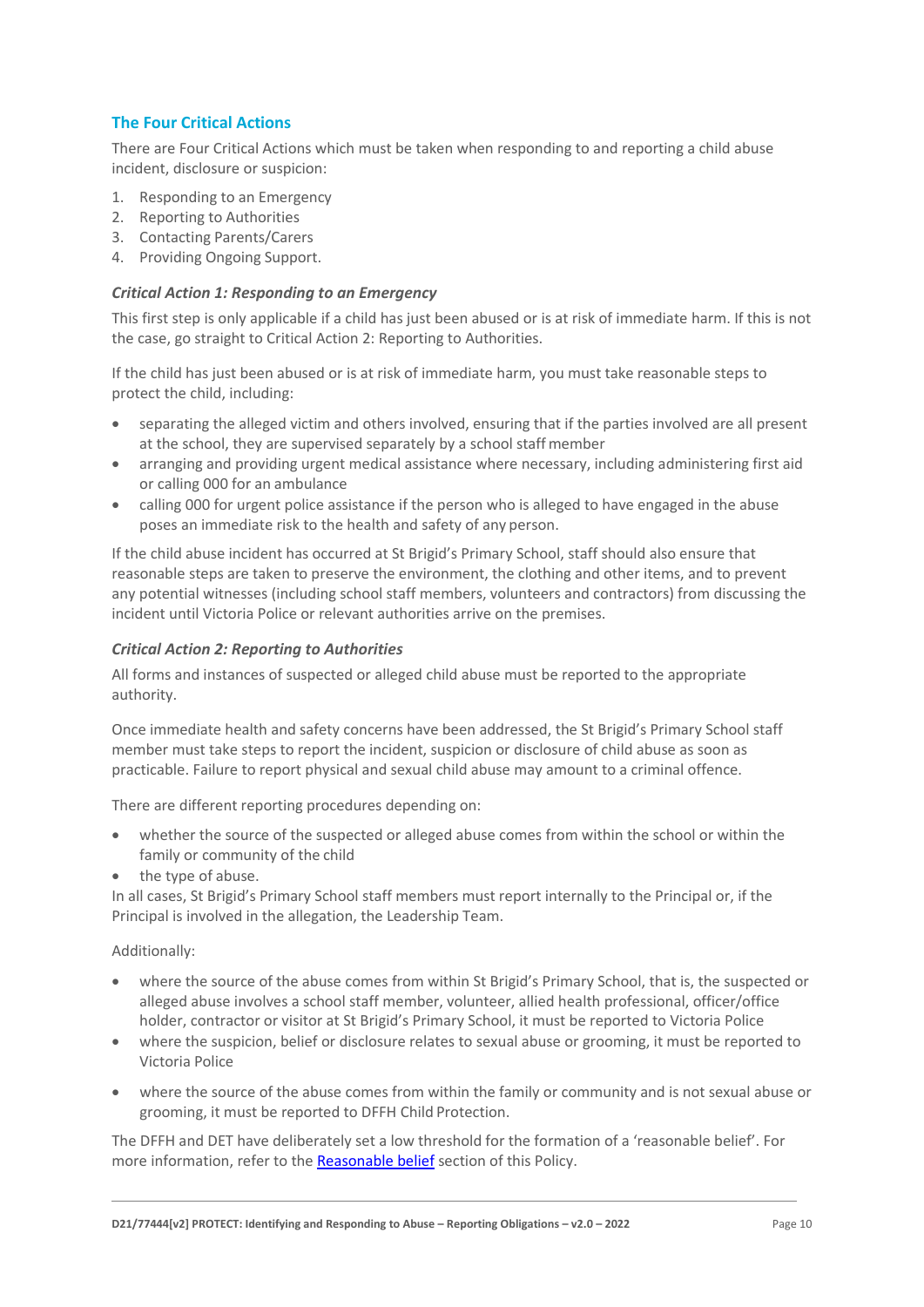# *[Four Critical Actions for Schools: Responding to Incidents, Disclosures and Suspicions of Child Abuse](http://www.education.vic.gov.au/Documents/about/programs/health/protect/FourCriticalActions_ChildAbuse.pdf)*

requires all school staff to report all incidents, suspicions and disclosures of abuse as soon as possible to the relevant authorities.

# *How to make a mandatory report*

The table below describes the information to include when making a **mandatory report** about child abuse or child abuse concerns. If a child is at immediate risk of harm, contact Victoria Police immediately.

| <b>Making a Mandatory Report</b> |                                                                                                                                                                                                                                                                                                                                                                                                                            |  |
|----------------------------------|----------------------------------------------------------------------------------------------------------------------------------------------------------------------------------------------------------------------------------------------------------------------------------------------------------------------------------------------------------------------------------------------------------------------------|--|
| <b>Step</b>                      | <b>Description</b>                                                                                                                                                                                                                                                                                                                                                                                                         |  |
| 1. Keep notes                    | Keep comprehensive notes that are dated and include the following information:<br>a description of the concerns (e.g. physical injuries, student behaviour)<br>$\bullet$<br>the source of those concerns (e.g. observation, report from child or another<br>$\bullet$<br>person)<br>the actions taken as a result of the concerns (e.g. consultation with the principal,<br>$\bullet$<br>report to DFFH Child Protection). |  |
|                                  | St Brigid's Primary School staff can use the template provided in <b>PROTECT</b> :<br>Responding to Suspected Child Abuse: A Template for all Victorian Schools to record<br>their notes.                                                                                                                                                                                                                                  |  |
| 2. Discuss<br>concerns           | Due to the complexity of child abuse incidents, disclosures and suspicions, it is<br>recommended that concerns and observations regarding suspected physical or sexual<br>abuse of a child are discussed with the Principal or a member of the Leadership Team<br>and/or via the MACS Regional General Manager.                                                                                                            |  |
|                                  | This is not a legal requirement; however, it will help to ensure support is provided to<br>all involved in matters of this nature. The confidentiality of these discussions must be<br>maintained.                                                                                                                                                                                                                         |  |
|                                  | You should then make your own assessment about whether you are required to make<br>a report about the child or young person and to whom the report should be made.                                                                                                                                                                                                                                                         |  |
|                                  | It is important to remember that the duty to report abuse or suspicions of abuse<br>exists even if the Principal, member of the Leadership Team or a representative of<br>MACS advises you not to proceed with reporting suspected abuse.                                                                                                                                                                                  |  |
| 3. Gather and<br>document        | Gather the relevant information necessary to make the report. This should include<br>the following:                                                                                                                                                                                                                                                                                                                        |  |
| information                      | full name, date of birth and residential address of the child or young person<br>$\bullet$<br>details of the concerns and the reasons for those concerns<br>$\bullet$<br>your involvement with the child or young person<br>$\bullet$<br>details of any other agencies which may be involved with the child or young<br>$\bullet$<br>person.                                                                               |  |
|                                  | This information should be collected and documented using <b>PROTECT:</b> Responding to<br>Suspected Child Abuse: A Template for all Victorian Schools. The template is to be<br>used to record as much information as possible to provide when you make your<br>report to either Victoria Police or DFFH Child Protection.                                                                                                |  |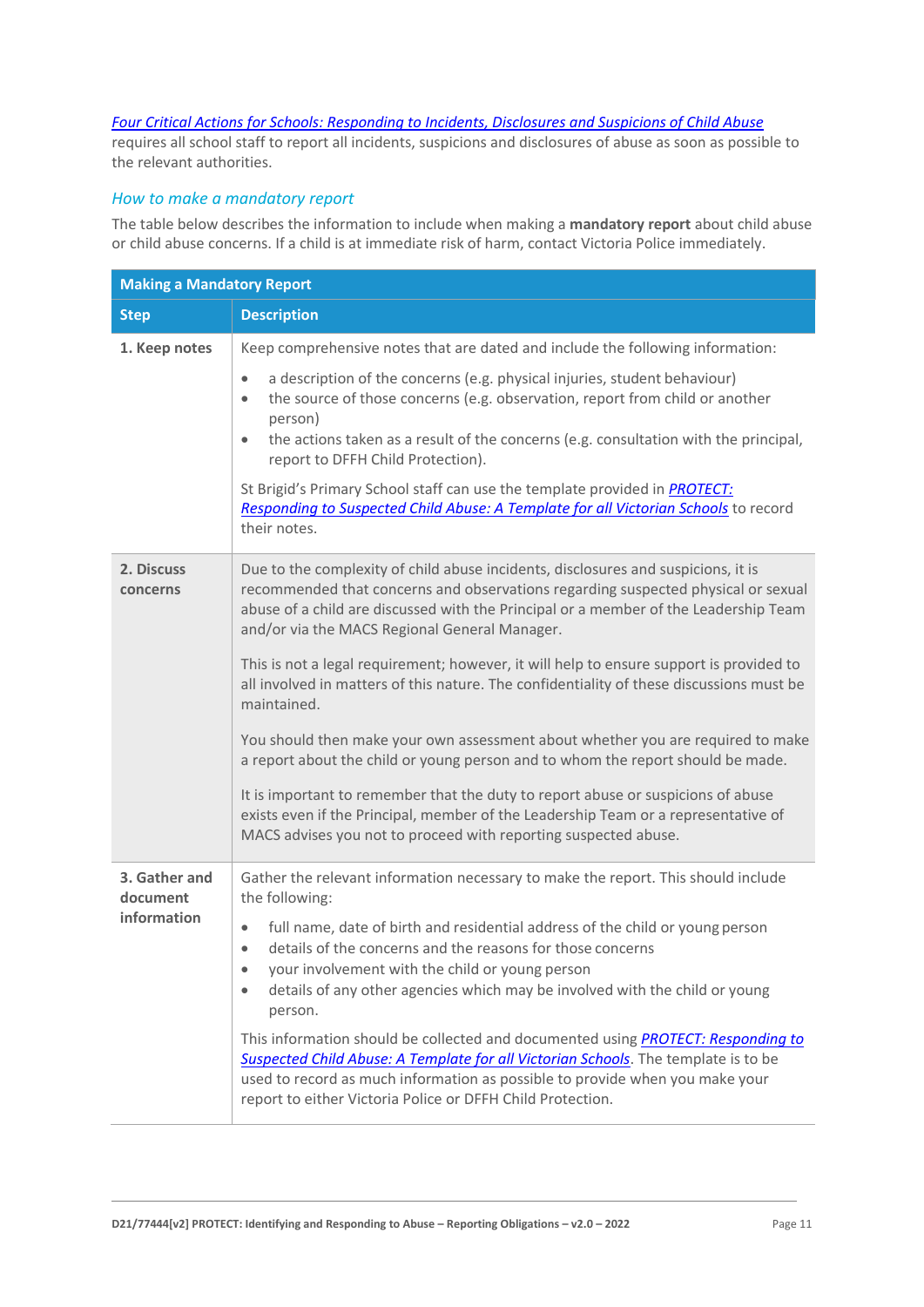| <b>Making a Mandatory Report</b>                   |                                                                                                                                                                                                                                                                                                                                                                                                                                                                                                                                                                                           |  |
|----------------------------------------------------|-------------------------------------------------------------------------------------------------------------------------------------------------------------------------------------------------------------------------------------------------------------------------------------------------------------------------------------------------------------------------------------------------------------------------------------------------------------------------------------------------------------------------------------------------------------------------------------------|--|
| <b>Step</b>                                        | <b>Description</b>                                                                                                                                                                                                                                                                                                                                                                                                                                                                                                                                                                        |  |
|                                                    | It is critical that completing the template does not impact on reporting times - if a<br>child is in immediate danger, St Brigid's Primary School staff need to report the<br>matter to Victoria Police immediately.                                                                                                                                                                                                                                                                                                                                                                      |  |
| 4. Make the                                        | To report concerns which are life-threatening, phone 000 or the local police station.                                                                                                                                                                                                                                                                                                                                                                                                                                                                                                     |  |
| report                                             | Where the source of the abuse comes from within St Brigid's Primary School, that is,<br>the suspected or alleged abuse involves a St Brigid's Primary School staff member,<br>volunteer, allied health practitioner, officer/office holder, contractor or visitor at the<br>school:                                                                                                                                                                                                                                                                                                       |  |
|                                                    | contact Victoria Police, which will contact DFFH Child Protection when<br>$\bullet$<br>appropriate<br>report internally to:<br>$\bullet$<br>the Principal, or the Leadership Team if the Principal is involved in the                                                                                                                                                                                                                                                                                                                                                                     |  |
|                                                    | allegation<br><b>MACS Regional General Manager</b>                                                                                                                                                                                                                                                                                                                                                                                                                                                                                                                                        |  |
|                                                    | Where the source of the suspected or alleged abuse comes from within the child's<br>family or community, you must:                                                                                                                                                                                                                                                                                                                                                                                                                                                                        |  |
|                                                    | report sexual abuse and grooming to Victoria Police<br>$\bullet$<br>report the matter to <b>DFFH Child Protection</b> if you consider the child to be in need<br>$\bullet$<br>of protection due to child abuse, or that they have been, are being or are at risk<br>of being harmed due to any form of abuse, including family violence. If after<br>hours, call the Child Protection Emergency Service on 13 12 78<br>report internally to:<br>$\bullet$<br>the Principal, or a member of the Leadership Team if the Principal is<br>unavailable<br><b>MACS Regional General Manager</b> |  |
| 5. Document                                        | Make a written record of the report, including the following information:                                                                                                                                                                                                                                                                                                                                                                                                                                                                                                                 |  |
| written records<br>of report                       | the date and time of the report, and a summary of what was reported<br>$\bullet$<br>the name and position of the person who made the report, and the person who<br>received the report.                                                                                                                                                                                                                                                                                                                                                                                                   |  |
|                                                    | The information initially recorded in PROTECT: Responding to Suspected Child Abuse:<br>A Template for all Victorian Schools and any additional information provided to either<br>Victoria Police or DFFH Child Protection are to be stored securely and maintained<br>indefinitely by St Brigid's Primary School to ensure that records are accessible upon<br>request by external authorities investigating the matter.                                                                                                                                                                  |  |
| 6. Additional<br>steps for<br>overseas<br>students | Where a child abuse incident, disclosure or suspicion involves an international<br>student at the school and the school has issued a Confirmation of Appropriate<br>Accommodation and Welfare (CAAW) letter for that student (thereby assuming<br>responsibility for the child's accommodation, support and general welfare), the<br>school will also need to contact the Victorian Registration and Qualifications<br>Authority (VRQA).                                                                                                                                                  |  |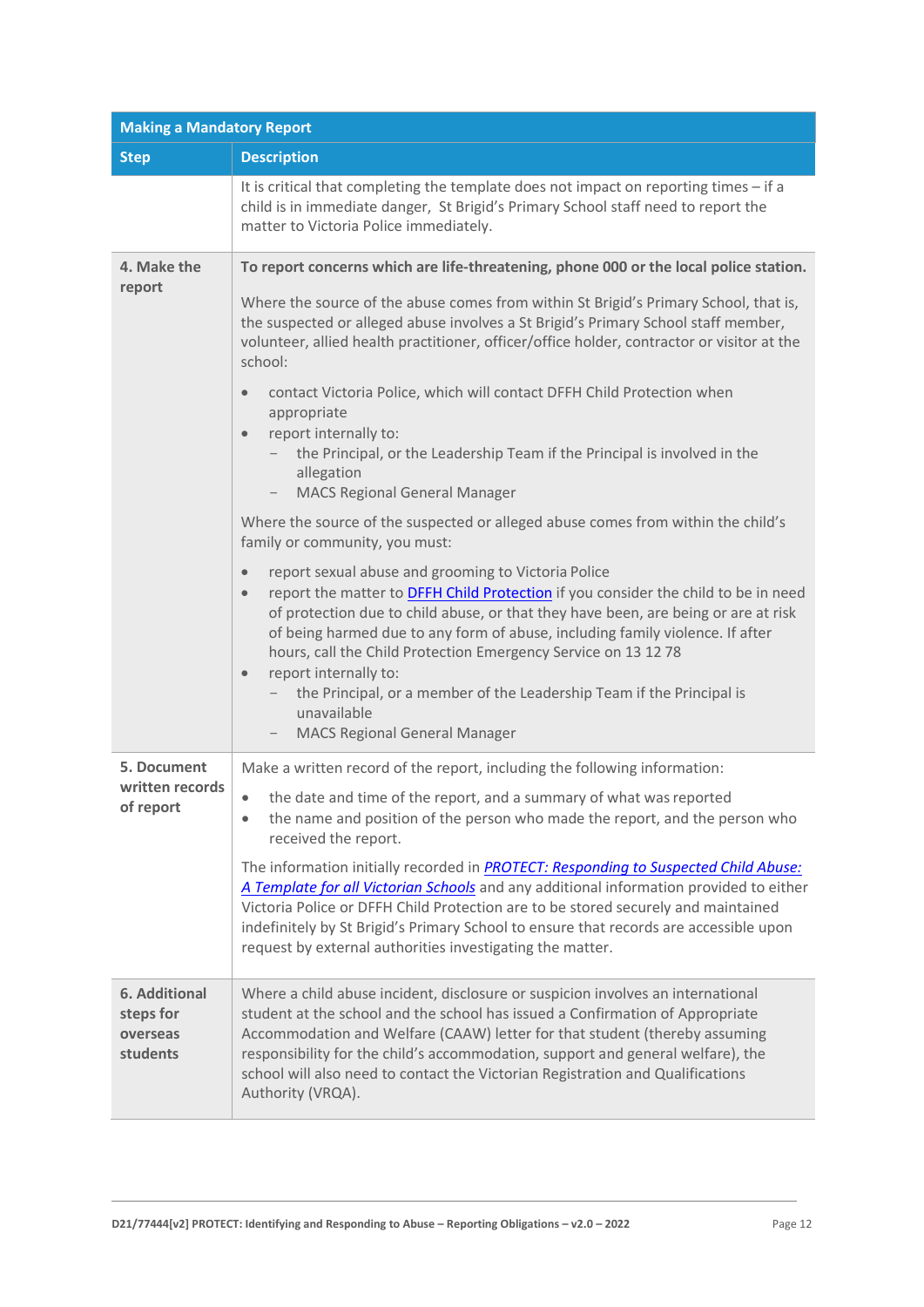#### *Reporting that is non-mandatory*

St Brigid's Primary School staff members, volunteers, contractors and other service providers who are not mandatory reporters nevertheless have professional and moral (and sometimes legal) obligations to report a child abuse incident, disclosure or suspicion. Please refer to St Brigid's Primary School protocols in relation to reporting a child abuse incident, disclosure or suspicion that is not the subject of a mandatory reporting obligation.

### *How to report allegations of reportable conduct*

The table below describes the information to include when making an allegation of reportable conduct about an employee (persons engaged by the entity such as volunteers, contractors, office holders, board members, board committee members, school advisory council members and officers of a religious body) at the school. The Reportable Conduct Scheme is in addition to a St Brigid's Primary School staff member's mandatory reporting or criminal reporting obligations. Reference should also be made to the Reportable Conduct Policy if an allegation of reportable conduct is made.

Any allegations of criminal conduct, including physical violence, significant emotional or psychological abuse, sexual offences and significant neglect must be reported to Victoria Police as the priority. However, school staff members may find they also need to make an allegation of reportable conduct for the same incident.

For further support and advice regarding reporting conduct in St Brigid's Primary School under the Reportable Conduct Scheme, contact the MACS Safeguarding and Standards Team on 03 9267 0228 or [rcs@macs.vic.edu.au.](mailto:rcs@macs.vic.edu.au.)

| <b>Making an Allegation of Reportable Conduct</b> |                                                                                                                                                                                                                                                                                                                                                                                                                                                                                                                                                                                                                                                     |
|---------------------------------------------------|-----------------------------------------------------------------------------------------------------------------------------------------------------------------------------------------------------------------------------------------------------------------------------------------------------------------------------------------------------------------------------------------------------------------------------------------------------------------------------------------------------------------------------------------------------------------------------------------------------------------------------------------------------|
| <b>Step</b>                                       | <b>Description</b>                                                                                                                                                                                                                                                                                                                                                                                                                                                                                                                                                                                                                                  |
| 1. Keep notes                                     | Keep comprehensive notes that are dated and include the following information:<br>a description of the concerns (e.g. physical injuries, student behaviour)<br>$\bullet$<br>the source of those concerns (e.g. observation, report from child or another<br>$\bullet$<br>person)<br>any actions taken as a result of the concerns (e.g. consultation with the<br>$\bullet$<br>Principal, report to DFFH Child Protection).                                                                                                                                                                                                                          |
| 2. Make the<br>report                             | As soon as a person forms a reasonable belief that an employee (persons engaged<br>by the entity such as volunteers, contractors, office holders, board members,<br>board committee members, school advisory council members and officers of a<br>religious body) at the school has engaged in reportable conduct or misconduct<br>that may involve reportable conduct, you must report this allegation to the<br>school's Principal or, if the Principal is involved in the allegation, the Leadership<br>Team or the Regional General Manager who will notify the MACS Safeguarding<br>and Standards Team on 03 9267 0228 or rcs@macs.vic.edu.au. |

#### *What should the principal of St Brigid's Primary School do about a reportable allegation?*

Below are the steps that the principal of St Brigid's Primary School must take if there is a potential reportable allegation. These steps are in general order of priority, but the guidance may change depending on the circumstances. In all cases, reportable allegations must be referred to the MACS Safeguarding and Standards Team as soon as practicable on 03 9267 0228 or [rcs@macs.vic.edu.au.](mailto:rcs@macs.vic.edu.au)

Reference should also be made to the Reportable Conduct Policy to ensure that all obligations are complied with in relation to reporting an allegation of reportable conduct.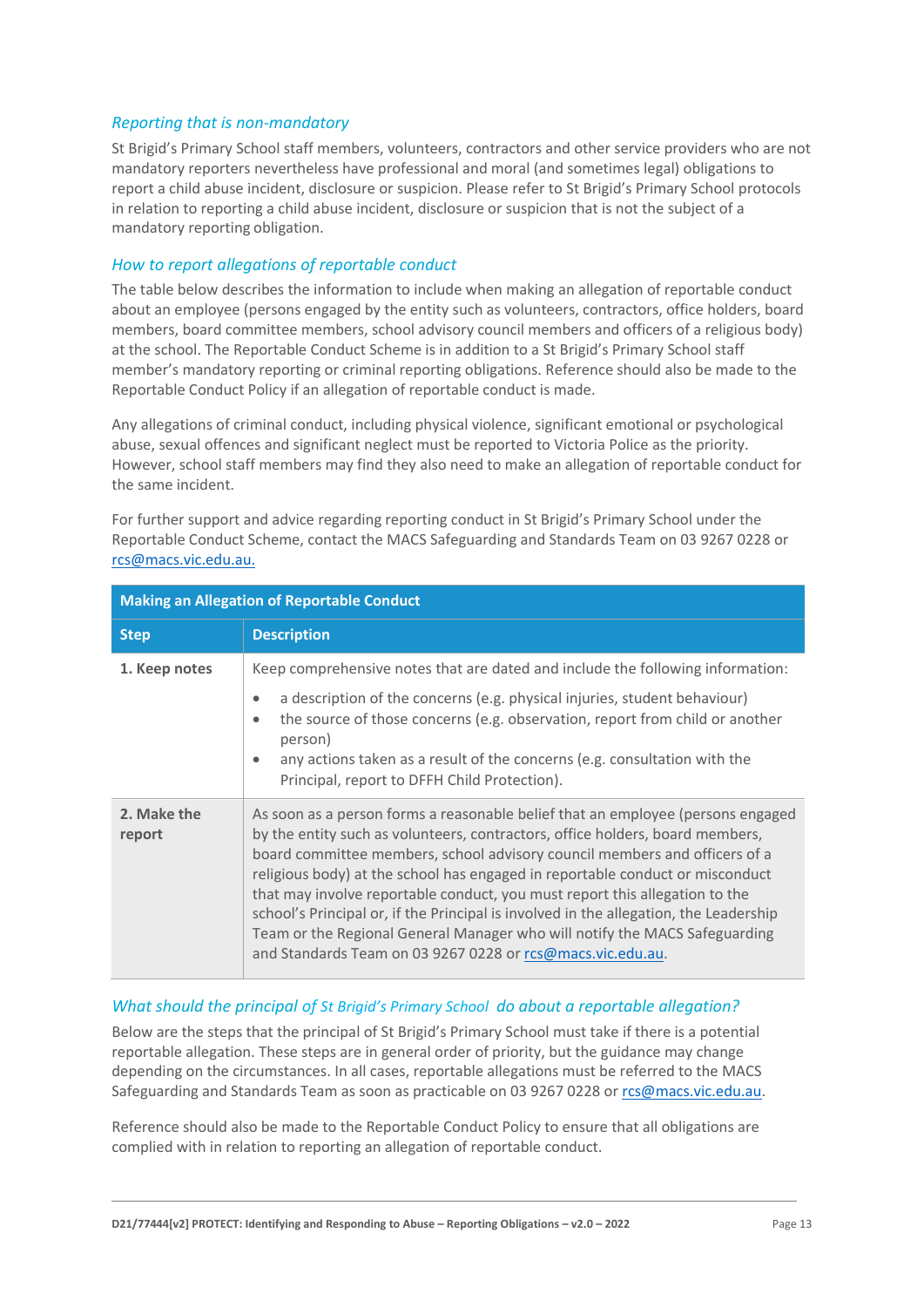**What if a student or another child informs you of a reportable allegation?**

**What if a staff member or another adult informs you of a reportable allegation?**

1. The first step should always be to ensure the student/child is safe. If you believe a child faces immediate danger or risk of harm, contact Victoria Police on 000.

| 2.        | When speaking with a child or young person,<br>it is important to remember that if they have<br>decided to speak to you, then there is a good<br>chance they trust you.<br>Give the child or young person your full | 2. | Thank the individual for bringing the<br>allegation to your attention. Offer them<br>support and assistance as necessary. If they<br>are a staff member, refer them to the<br>Employee Assistance Program (EAP), where |
|-----------|---------------------------------------------------------------------------------------------------------------------------------------------------------------------------------------------------------------------|----|------------------------------------------------------------------------------------------------------------------------------------------------------------------------------------------------------------------------|
|           | attention.                                                                                                                                                                                                          |    | available.                                                                                                                                                                                                             |
| $\bullet$ | Listen calmly and empathically.                                                                                                                                                                                     |    |                                                                                                                                                                                                                        |
| $\bullet$ | Reassure the child or young person that it is<br>right to tell.                                                                                                                                                     |    |                                                                                                                                                                                                                        |
|           | Accept the child or young person will disclose<br>only what they are comfortable disclosing<br>and recognise the bravery/strength of the<br>child for talking about something that is<br>difficult.                 |    |                                                                                                                                                                                                                        |
|           | Let the child or young person take their time.                                                                                                                                                                      |    |                                                                                                                                                                                                                        |
| $\bullet$ | Let the child or young person use their own<br>words.                                                                                                                                                               |    |                                                                                                                                                                                                                        |
|           | Don't make promises you cannot keep.                                                                                                                                                                                |    |                                                                                                                                                                                                                        |
| 3.        | Tell the child or young person what you plan<br>to do next.                                                                                                                                                         | 3. | Explain to the person making the report that<br>the school will manage the concern<br>confidentially and, to protect all parties, they<br>should not discuss the matter.                                               |

- 4. Take a moment to make a record of the allegations. If appropriate, use *[PROTECT: Responding to](http://www.education.vic.gov.au/Documents/about/programs/health/protect/PROTECT_Responding_TemplateSchools.pdf)  [Suspected Child Abuse: A Template for all Victorian Schools](http://www.education.vic.gov.au/Documents/about/programs/health/protect/PROTECT_Responding_TemplateSchools.pdf)*. You may also make a note in your diary. If a staff member, parent/guardian/carer or other adult was present, ask them to make a record as well.
- 5. Consider whether you need to refer the matter to Victoria Police or DFFH Child Protection. If necessary, report the matter in accordance with the actions documented in *[PROTECT: Identifying](http://www.education.vic.gov.au/Documents/about/programs/health/protect/ChildSafeStandard5_SchoolsGuide.pdf)  [and Responding to All Forms of Abuse in Victorian Schools](http://www.education.vic.gov.au/Documents/about/programs/health/protect/ChildSafeStandard5_SchoolsGuide.pdf)* and *[Four Critical Actions for Schools:](http://www.education.vic.gov.au/Documents/about/programs/health/protect/FourCriticalActions_ChildAbuse.pdf)  [Responding to Incidents, Disclosures and Suspicions of Child Abuse](http://www.education.vic.gov.au/Documents/about/programs/health/protect/FourCriticalActions_ChildAbuse.pdf)*, using *[PROTECT: Responding to](http://www.education.vic.gov.au/Documents/about/programs/health/protect/PROTECT_Responding_TemplateSchools.pdf)  [Suspected Child Abuse: A Template for all Victorian Schools](http://www.education.vic.gov.au/Documents/about/programs/health/protect/PROTECT_Responding_TemplateSchools.pdf)*.
- 6. If relevant, notify the child's parents/guardians/carers following advice in *[PROTECT: Identifying](http://www.education.vic.gov.au/Documents/about/programs/health/protect/ChildSafeStandard5_SchoolsGuide.pdf)  [and Responding to All Forms of Abuse in Victorian Schools](http://www.education.vic.gov.au/Documents/about/programs/health/protect/ChildSafeStandard5_SchoolsGuide.pdf)* and *[Four Critical Actions for Schools:](http://www.education.vic.gov.au/Documents/about/programs/health/protect/FourCriticalActions_ChildAbuse.pdf)  [Responding to Incidents, Disclosures and Suspicions of Child Abuse](http://www.education.vic.gov.au/Documents/about/programs/health/protect/FourCriticalActions_ChildAbuse.pdf)*.
- 7. As soon as practicable, contact the MACS Safeguarding and Standards Team for advice (including guidance as to whether the alleged conduct is reportable), support and assistance to discuss the circumstances, and notify the MACS Executive Director.
- 8. If the matter does involve a reportable allegation, the Principal, with the assistance of the MACS Safeguarding and Standards Team, will notify the CCYP with authorisation from the MACS Executive Director.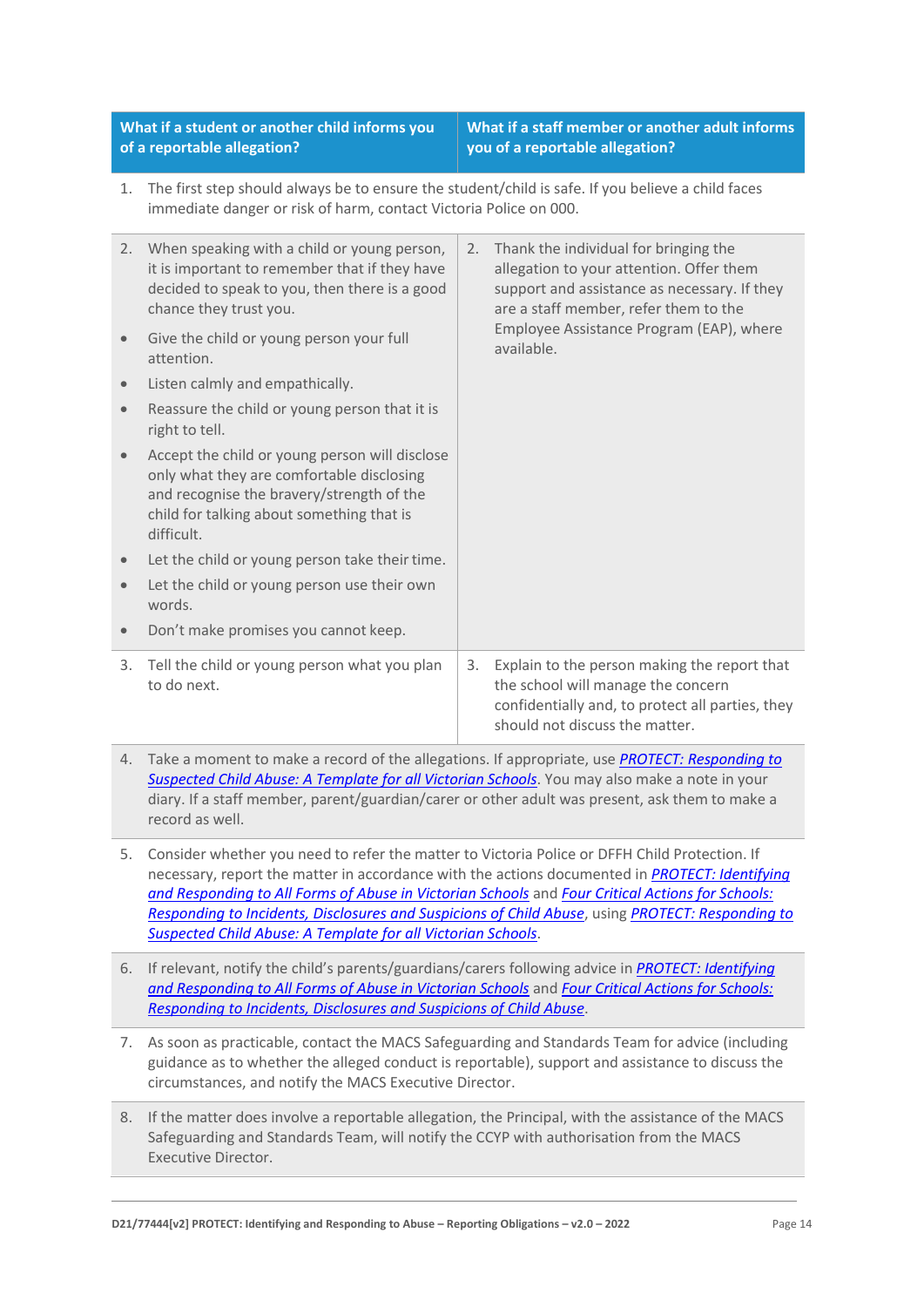**What if a student or another child informs you of a reportable allegation?**

**What if a staff member or another adult informs you of a reportable allegation?**

9. Conduct a risk assessment (with the assistance of MACS Safeguarding and Standards Team) to determine any measures that should be put in place to manage the person against whom allegations have been made, and to protect the student(s)/child(ren) against whom reportable conduct may have occurred.

If you think you have a reportable allegation, it is important that you:

- do not say or do anything to suggest to the student that you doubt them or make them feel ashamed to have revealed the allegation
- do not start investigating the allegation, including unnecessarily questioning the student or speaking with the person who is the subject of the allegation, without conducting a risk assessment; otherwise you may be putting the student, the staff member, the school or the investigation at risk.

# *Child FIRST/The Orange Door*

If you believe that a child is not subject to abuse, including family violence, but you still hold significant concerns for their wellbeing (e.g. risk-taking behaviour, parenting difficulties, isolation from family or lack of support), **you must still act**. This may include making a referral to or seeking advice from Child FIRST/The Orange Door.

Child FIRST/The Orange Door is a family information, referral and support team run by a registered community service in a local area that can receive confidential referrals about a child of concern. It does not have any statutory powers to protect a child, but can refer matters to relevant services.

You should make a report to Child FIRST/The Orange Door if:

- you have a significant concern for a child's wellbeing
- your concerns are about circumstances that have a low-to-moderate impact on the child
- the child's immediate safety is not compromised
- you and the school have discussed the referral to Child FIRST/The Orange Door with the child's parents/carers, and all parties are supportive of this decision.

Where you believe that the child's parents/carers will not be supportive of the referral, or the child is partaking in any risk-taking activity that is illegal and extreme in nature or poses a high risk to the child or others, you may refer the matter to DHHS Child Protection.

If you are unsure of what action to take in response to your concerns about a child, speak to the Principal or a member of the school's Leadership Team, or contact DFFH Child Protection or Child FIRST/The Orange Door for further advice.

For more information, refer to *[PROTECT: Identifying and Responding to All Forms of Abuse in Victorian](http://www.education.vic.gov.au/Documents/about/programs/health/protect/ChildSafeStandard5_SchoolsGuide.pdf)  [Schools](http://www.education.vic.gov.au/Documents/about/programs/health/protect/ChildSafeStandard5_SchoolsGuide.pdf)*.

#### *Making additional reports*

After you have made a report, you may continue to suspect that a child is at risk and in need of protection. Any further observations should continue to be recorded and a report made on each separate occasion where a belief has been formed – on reasonable grounds – that a child is likely to be at risk and in need of protection. Additional reports should use the same format outlined above in this Policy at Critical Action 2: Reporting to Authorities.

If there is any suspicion that this relates to a sexual offence involving a person over 18 and a child under 16, then it must be reported to Victoria Police. For more information, refer to th[e Failure to disclose](#page-5-0) section of this Policy.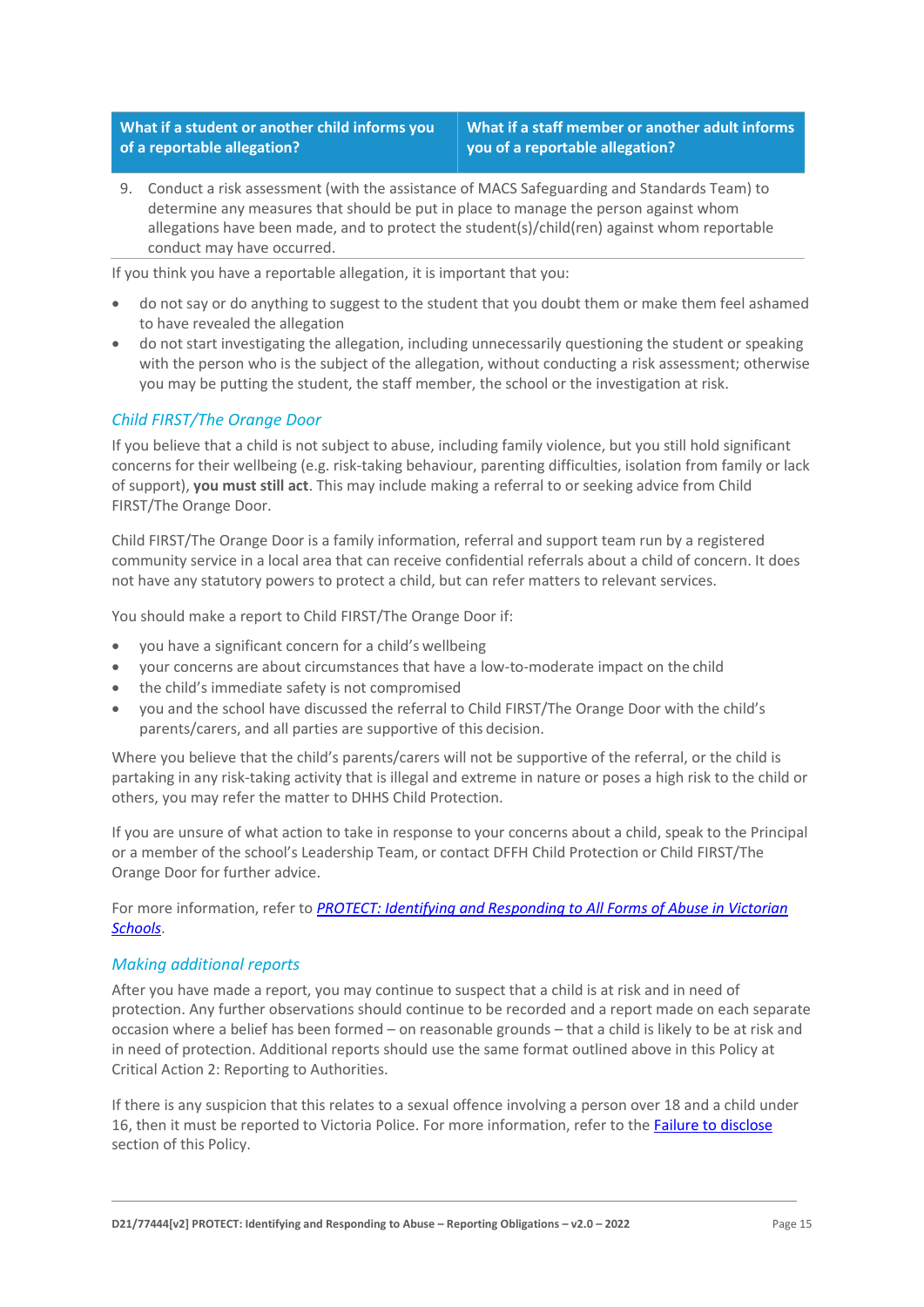Where a St Brigid's Primary School staff member is aware that another school staff member has formed a reasonable belief about the same child on the same occasion, or based on the same indicators of abuse, and has made a report to the appropriate authority, the St Brigid's Primary School staff member need not make a further report.

However, if the St Brigid's Primary School staff member has formed a reasonable belief of abuse or significant risk of abuse to the child based on different observations, further indicators or additional information, a further report must be made to the appropriate authority detailing this additional information.

### *Critical Action 3: Contacting Parents/Guardians/Carers*

Where it is suspected that a child at St Brigid's Primary School has been or is at risk of being abused, it is critical that parents/carers of the child are notified as soon as practicable after a report is made to the authorities.

St Brigid's Primary School must always seek advice from Victoria Police or DFFH Child Protection to ensure that it is appropriate to contact the parents/carers.

In circumstances of family violence, staff of St Brigid's Primary School should:

- take care not to inadvertently alert the alleged perpetrator by notifying parents/carers as it could increase risk of harm to the child, other family members or school staff
- seek advice from DHHS Child Protection or Child FIRST/The Orange Door before alerting parents/carers about safe strategies for communicating with a parent/carer who is experiencing family violence and on recommending family violence support services.

Advice from **Victoria Police or DFFH Child Protection** will depend on a number of factors, including whether:

- the parents/guardians/carers of the child are alleged to have engaged in the abuse (including in circumstances of suspected family violence)
- a disclosure to the parents/guardians/carers may result in further abuse to the child
- the child is a mature minor (at least 17 years of age and assessed to be sufficiently mature and intelligent to make decisions for themselves) and has requested that their parents/guardians/carers not be notified – the school should insist that another responsible adult is notified in lieu of the parents/carers
- the notification of parents/guardians/carers would adversely affect an investigation of the matter by external authorities.

Where the suspicion of abuse or risk of abuse has not yet warranted a reasonable belief, parents/guardians/carers should also be notified promptly after the school has carefully considered the factors listed above.

In some circumstances, a child may have returned to the care of their parent/guardian/carer before advice has been received from Victoria Police or DFFH Child Protection. In these circumstances, staff members of St Brigid's Primary School should not share any information with the parent/guardian/carer that may place the child or any other person at risk, or where the child is a mature minor.

For detailed guidance on how to have this conversation with a parent, guardian or carer, refer to *[PROTECT: Identifying and Responding to All Forms of Abuse in Victorian Schools.](http://www.education.vic.gov.au/Documents/about/programs/health/protect/ChildSafeStandard5_SchoolsGuide.pdf)*

#### *Critical Action 4: Providing Ongoing Support*

St Brigid's Primary School staff members who witness a child abuse incident, receive a disclosure or develop a suspicion of child abuse (including exposure to family violence) have a critical role to play in supporting students impacted by the child abuse matter to ensure that they feel supported and safe at the school. Schools also play a critical role in building students' resilience and protective factors, which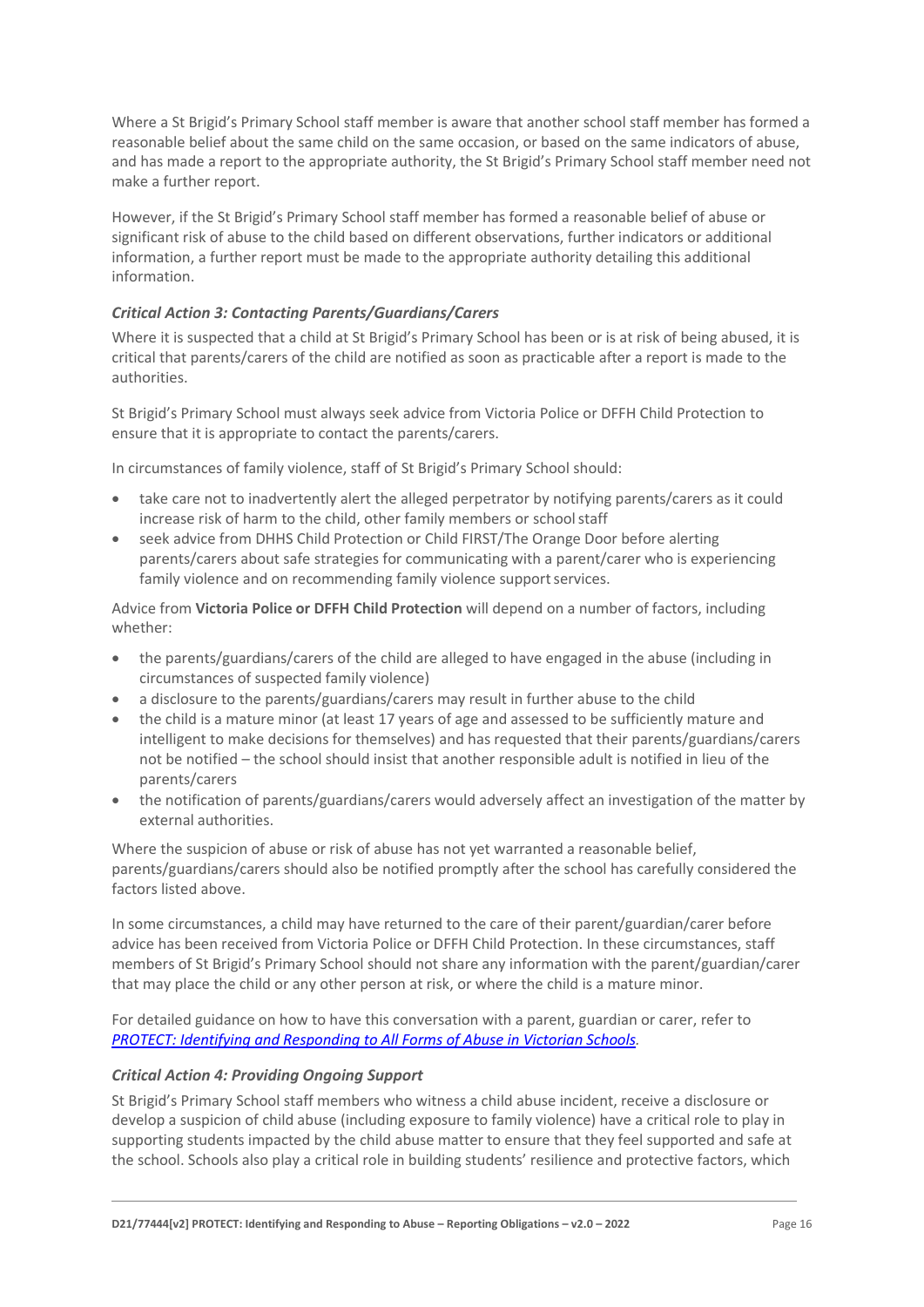can reduce the long-term impacts of child abuse by providing them with the opportunity to be supported and heard by a school staff member they trust.

Support provided to students at St Brigid's Primary School includes:

- regularly communicating with the student or students and their parents/guardians/carers where appropriate
- convening a Student Support Group of school wellbeing staff and teachers to plan, support and monitor affected students
- developing Student Support Plans for students impacted by the incident to ensure appropriate levels of care and support are provided depending on their involvement.

You should contact the MACS Regional General Manager for a description of the range of school-based support services that may be available, including SAFEMinds and referrals to family violence services, Centres Against Sexual Assault (CASA) or headspace.

Where external authorities are investigating a report of abuse or risk of abuse, it is the role of the Principal of St Brigid's Primary School to ensure that students are supported throughout interviews at the school. For more information on this topic, refer to *[School Guidelines: Police and DFFH](https://www.cem.edu.au/About-Us/Policies/Police-and-DHHS-Interview-Protocols.aspx) Interview [Protocols.](https://www.cem.edu.au/About-Us/Policies/Police-and-DHHS-Interview-Protocols.aspx)*

St Brigid's Primary School and our governing body have a duty to provide support to school staff members who have witnessed an incident or disclosure, or who have made a report to external authorities about a reasonable belief of child abuse. It is important that we remember that staff members may have also experienced child abuse (including family violence) or be experiencing family violence and abuse in their own lives. St Brigid's Primary School staff members requiring wellbeing support can contact the school's EAP provider.

Information to support MACS schools in understanding their obligation to employees and to provide suggestions of how to assist employees experiencing family and domestic violence may be found in the Catholic Education Commission of Victoria Ltd's *[Family and Domestic Violence: A Guide to Supporting](https://www.cecv.catholic.edu.au/Media-Files/IR/Policies-Guidelines/Family-Domestic-Violence/Guide-to-family-and-domestic-violence-(1).aspx)  [Staff](https://www.cecv.catholic.edu.au/Media-Files/IR/Policies-Guidelines/Family-Domestic-Violence/Guide-to-family-and-domestic-violence-(1).aspx)[.](http://www.cecv.catholic.edu.au/Media-Files/IR/Policies-Guidelines/Guide-to-family-and-domestic-violence.aspx)*

St Brigid's Primary School should conduct a review of the reporting process four to six weeks after a report has been made to identify if any follow-up support actions are needed. Refer to *[PROTECT:](http://www.education.vic.gov.au/Documents/about/programs/health/protect/PROTECT_Responding_TemplateSchools.pdf)  [Responding to Suspected Child Abuse: A Template for all Victorian Schools](http://www.education.vic.gov.au/Documents/about/programs/health/protect/PROTECT_Responding_TemplateSchools.pdf)* for more information.

#### **Potential consequences of making a report**

This table describes the potential consequences of making a report.

| <b>Potential</b><br>consequence | <b>Description</b>                                                                                                                                                                                                                                                |
|---------------------------------|-------------------------------------------------------------------------------------------------------------------------------------------------------------------------------------------------------------------------------------------------------------------|
| Confidentiality                 | The identity of a reporter must remain confidential unless:                                                                                                                                                                                                       |
|                                 | the reporter chooses to inform the child, young person or parent of the<br>$\bullet$<br>report<br>the reporter consents in writing to their identity being disclosed<br>$\bullet$                                                                                 |
|                                 | a court or tribunal decides that it is necessary for the identity of the reporter<br>$\bullet$<br>to be disclosed, to ensure the safety and wellbeing of the child<br>a court or tribunal decides that, in the interests of justice, the reporter is<br>$\bullet$ |
|                                 | required to provide evidence.                                                                                                                                                                                                                                     |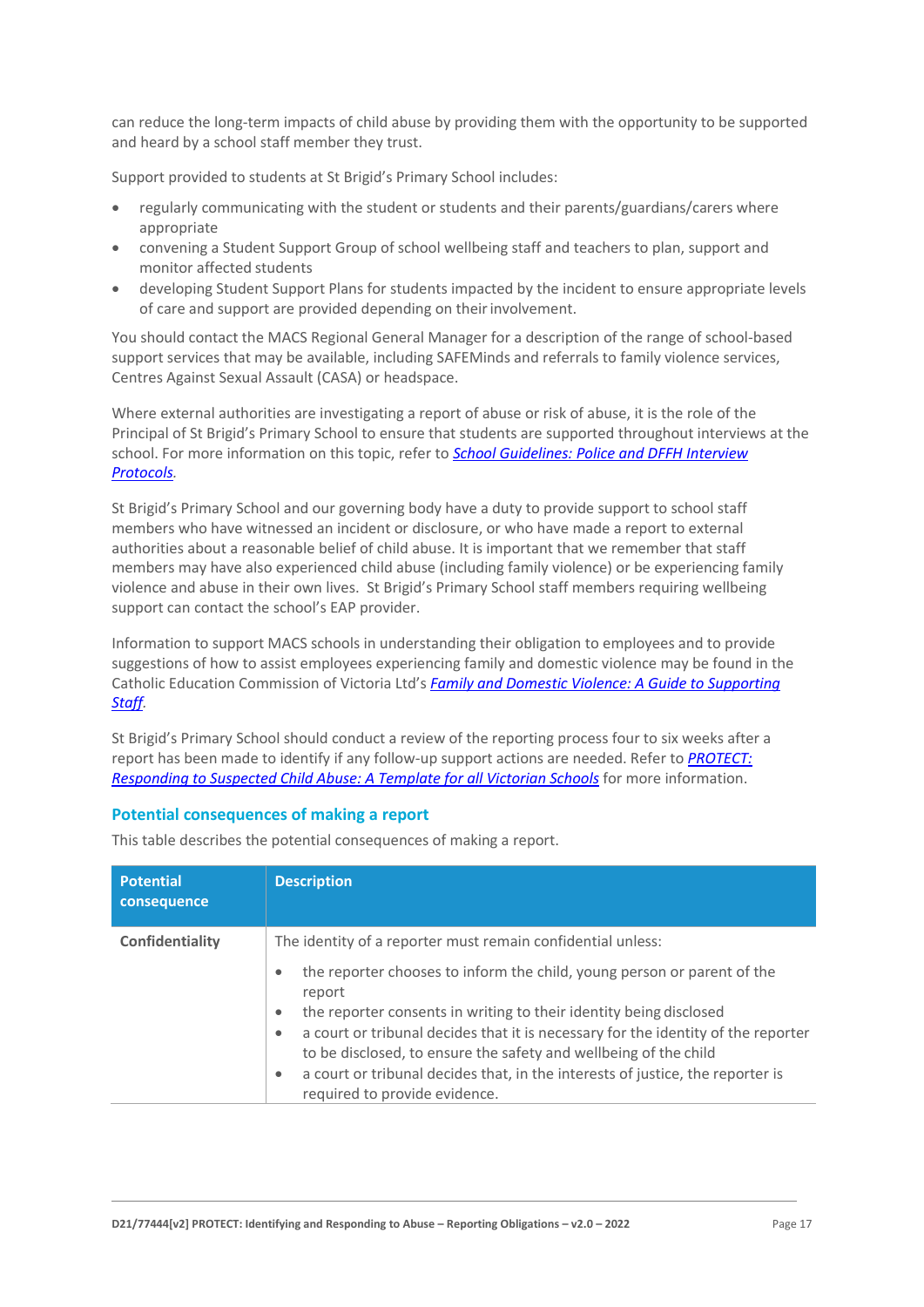| <b>Potential</b><br>consequence                 | <b>Description</b>                                                                                                                                                                                                                                                                                                                                                                                                                                                                                                                                                                                                                                                                                                                                                                                                                                                                                                                                                                                                                                                                                                 |
|-------------------------------------------------|--------------------------------------------------------------------------------------------------------------------------------------------------------------------------------------------------------------------------------------------------------------------------------------------------------------------------------------------------------------------------------------------------------------------------------------------------------------------------------------------------------------------------------------------------------------------------------------------------------------------------------------------------------------------------------------------------------------------------------------------------------------------------------------------------------------------------------------------------------------------------------------------------------------------------------------------------------------------------------------------------------------------------------------------------------------------------------------------------------------------|
| Professional                                    | If a report is made in good faith:                                                                                                                                                                                                                                                                                                                                                                                                                                                                                                                                                                                                                                                                                                                                                                                                                                                                                                                                                                                                                                                                                 |
| protection                                      | it does not constitute unprofessional conduct or a breach of professional<br>$\bullet$<br>ethics on the part of the reporter<br>the reporter cannot be held legally liable in respect of the report.<br>$\bullet$                                                                                                                                                                                                                                                                                                                                                                                                                                                                                                                                                                                                                                                                                                                                                                                                                                                                                                  |
| <b>Interviews</b>                               | DFFH Child Protection and/or Victoria Police may conduct interviews of children<br>and young people at the school without their parent/guardian/carer's<br>knowledge or consent.                                                                                                                                                                                                                                                                                                                                                                                                                                                                                                                                                                                                                                                                                                                                                                                                                                                                                                                                   |
|                                                 | Interviewing children and young people at St Brigid's Primary School should<br>$\bullet$<br>only occur in exceptional circumstances and if it is in the best interests of<br>the child to proceed in this manner.<br>DFFH Child Protection and/or Victoria Police will notify the principal or a<br>$\bullet$<br>member of the Leadership Team of their intention to interview the child or<br>young person on the school premises.<br>When DFFH Child Protection workers/police officers come to St Brigid's<br>$\bullet$<br>Primary School premises, the Principal or a member of the Leadership Team<br>should request to see identification before permitting them to have access<br>to the child or young person.<br>When a child or young person is being interviewed by DFFH Child Protection<br>$\bullet$<br>and/or Victoria Police, St Brigid's Primary School staff must arrange to have<br>a supportive adult present with the child or young person.<br>For more information on these requests and school responsibilities, see MACS<br><b>School Guidelines: Police and DFFH Interview Protocols.</b> |
| <b>Support for the child</b><br>or young person | The roles and responsibilities of the principal or other school staff in supporting<br>children who are involved with DFFH Child Protection may include the following:                                                                                                                                                                                                                                                                                                                                                                                                                                                                                                                                                                                                                                                                                                                                                                                                                                                                                                                                             |
|                                                 | acting as a support person for the child or young person<br>$\bullet$<br>attending DFFH Child Protection case-planning meetings<br>$\bullet$<br>observing and monitoring the child's behaviour<br>$\bullet$<br>liaising with professionals                                                                                                                                                                                                                                                                                                                                                                                                                                                                                                                                                                                                                                                                                                                                                                                                                                                                         |
| <b>Requests for</b><br>information              | DFFH Child Protection and/or Child FIRST/The Orange Door and/or Victoria<br>Police may request information about the child or family for the purpose of<br>investigating a report and assessing the risk to the child or young person.<br>In certain circumstances, DHHS Child Protection can also direct St Brigid's<br>Primary School staff to provide information or documents about the protection                                                                                                                                                                                                                                                                                                                                                                                                                                                                                                                                                                                                                                                                                                             |
|                                                 | or development of the child. Such directions should be in writing and only be<br>made by authorised persons within DFFH Child Protection. Refer to <b>PROTECT:</b><br><b>Identifying and Responding to All Forms of Abuse in Victorian Schools.</b>                                                                                                                                                                                                                                                                                                                                                                                                                                                                                                                                                                                                                                                                                                                                                                                                                                                                |
| <b>Witness summons</b>                          | If DFFH Child Protection makes a protection application in the Children's Court of<br>Victoria, any party to the application may issue a witness summons to produce<br>documents and/or to give evidence in the proceedings. See MACS School<br><b>Guidelines: Police and DFFH Interview Protocols.</b>                                                                                                                                                                                                                                                                                                                                                                                                                                                                                                                                                                                                                                                                                                                                                                                                            |